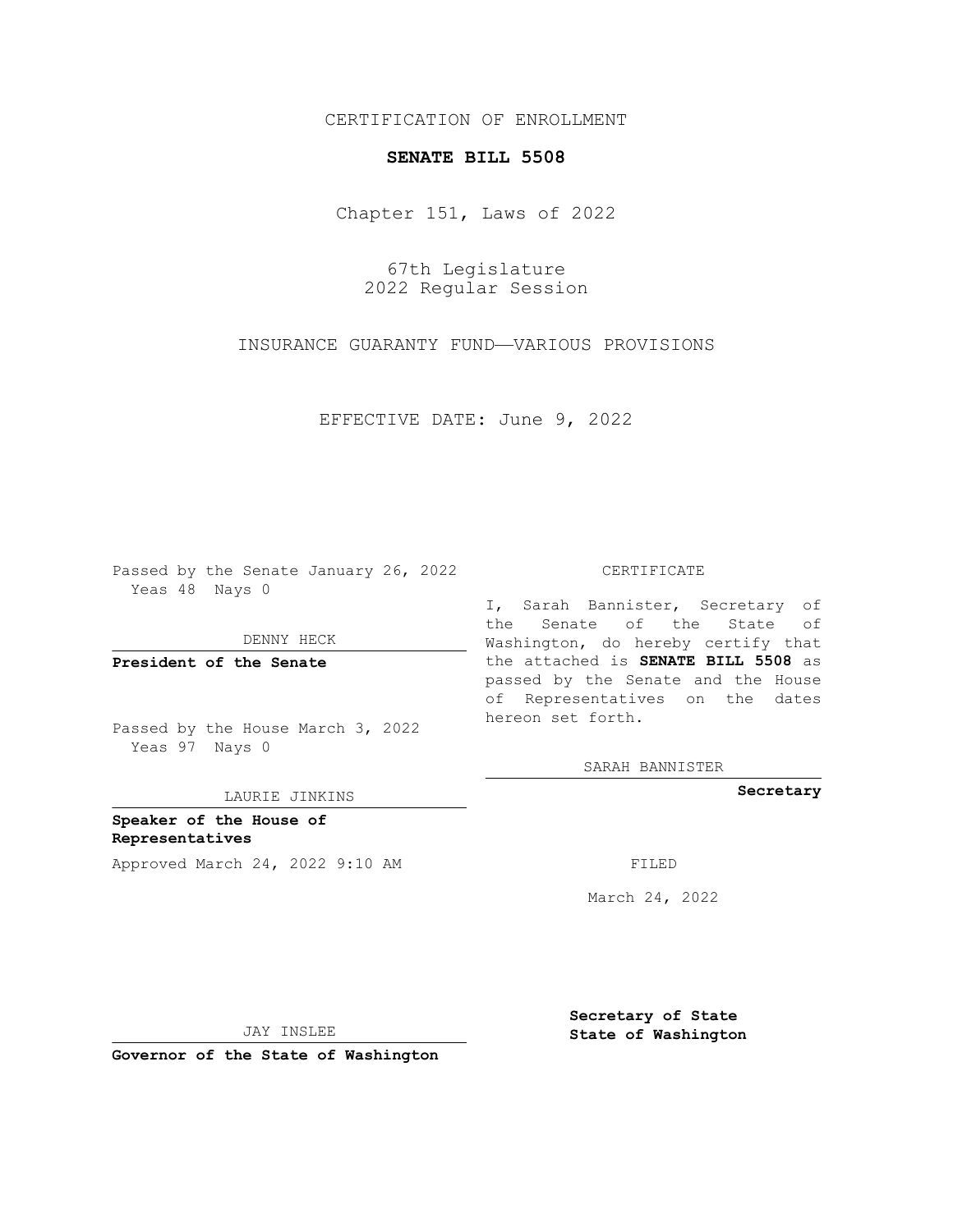## **SENATE BILL 5508**

Passed Legislature - 2022 Regular Session

**State of Washington 67th Legislature 2022 Regular Session**

**By** Senators Liias, Muzzall, Cleveland, Frockt, Hunt, Lovick, Mullet, Randall, Robinson, and Stanford; by request of Insurance Commissioner

Prefiled 12/07/21. Read first time 01/10/22. Referred to Committee on Health & Long Term Care.

 AN ACT Relating to the insurance guaranty fund; and amending RCW 48.32A.015, 48.32A.025, 48.32A.045, 48.32A.055, 48.32A.065, 48.32A.075, 48.32A.085, 48.32A.095, 48.32A.115, 48.32A.135, 48.32A.175, and 48.32A.185.4

5 BE IT ENACTED BY THE LEGISLATURE OF THE STATE OF WASHINGTON:

6 **Sec. 1.** RCW 48.32A.015 and 2001 c 50 s 2 are each amended to 7 read as follows:

8 (1) The purpose of this chapter is to protect, subject to certain 9 limitations, the persons specified in RCW 48.32A.025(1) against 10 failure in the performance of contractual obligations, under life 11 ((and)) insurance, disability insurance ((policies)), health benefit 12 plans, and certificates of coverage, and annuity policies, plans, or 13 contracts specified in RCW 48.32A.025(2), because of the impairment 14 or insolvency of the member insurer that issued the policies, plans, 15 or contracts.

16 (2) To provide this protection, an association of member insurers is created to pay benefits and to continue coverages as limited by this chapter, and members of the association are subject to assessment to provide funds to carry out the purpose of this chapter.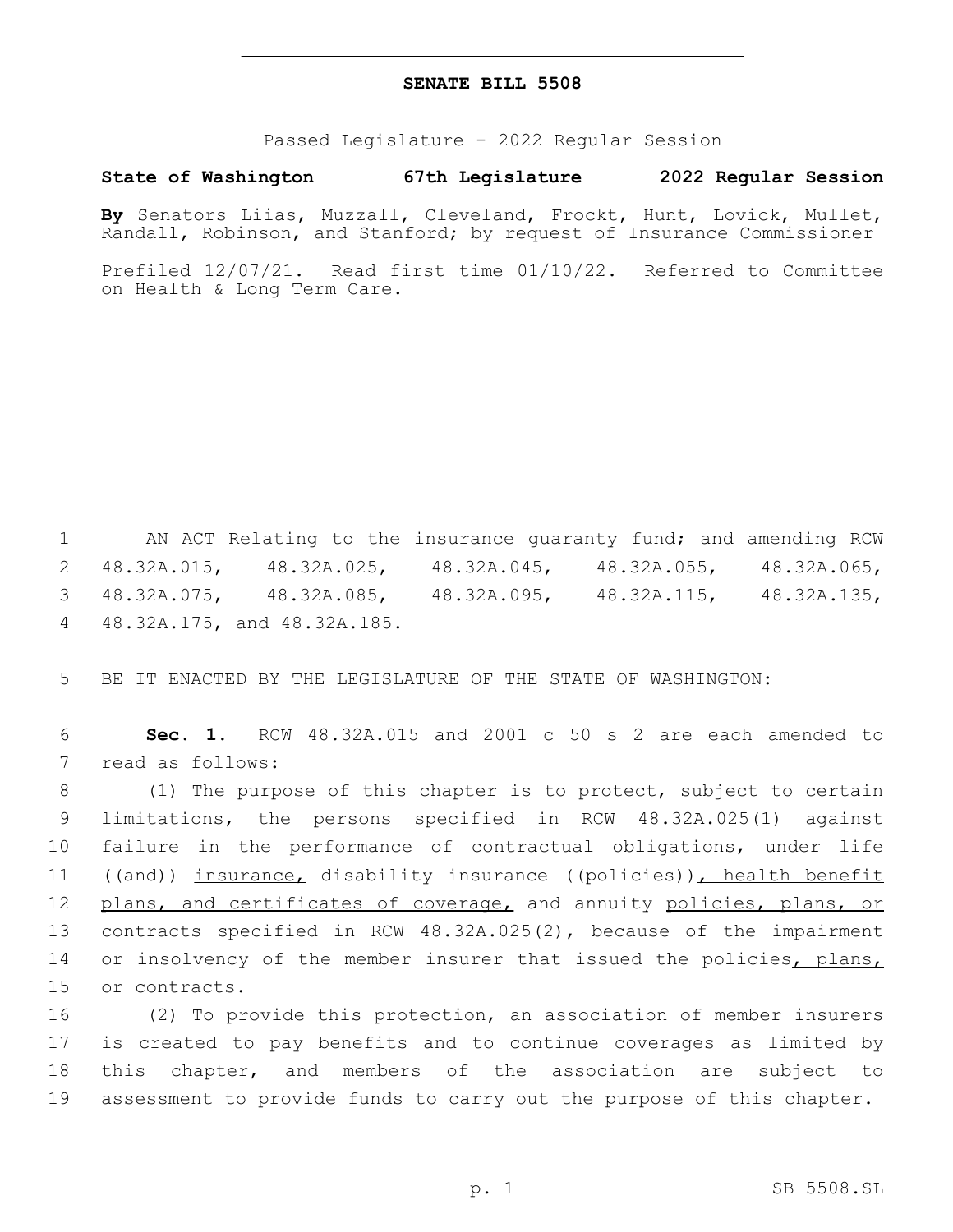**Sec. 2.** RCW 48.32A.025 and 2001 c 50 s 3 are each amended to 2 read as follows:

 (1) This chapter provides coverage for the policies and contracts specified in subsection (2) of this section as follows:

 (a) To persons who, regardless of where they reside, except for nonresident certificate holders or enrollees under group policies or contracts, are the beneficiaries, assignees, or payees, including health care providers and facilities rendering services covered under health benefit plans, policies, or certificates of coverage, of the 10 persons covered under (b) of this subsection;

11 (b) To persons who are owners of or certificate holders or 12 enrollees under the policies or contracts, other than unallocated annuity contracts and structured settlement annuities, and in each 14 case who:

15 (i) Are residents; or

 (ii) Are not residents, but only under all of the following conditions:17

 (A) The member insurer that issued the policies or contracts is 19 domiciled in this state;

 (B) The states in which the persons reside have associations 21 similar to the association created by this chapter; and

 (C) The persons are not eligible for coverage by an association 23 in any other state due to the fact that the insurer, health care service contractor, or health maintenance organization was not licensed in the state at the time specified in the state's guaranty 26 association law:

 (c) For unallocated annuity contracts specified in subsection (2) 28 of this section, (a) and (b) of this subsection do not apply, and this chapter, except as provided in (e) and (f) of this subsection, 30 does provide coverage to:

 (i) Persons who are the owners of the unallocated annuity contracts if the contracts are issued to or in connection with a specific benefit plan whose plan sponsor has its principal place of 34 business in this state; and

 (ii) Persons who are owners of unallocated annuity contracts issued to or in connection with government lotteries if the owners 37 are residents;

 (d) For structured settlement annuities specified in subsection (2) of this section, (a) and (b) of this subsection do not apply, and this chapter, except as provided in (e) and (f) of this subsection,

p. 2 SB 5508.SL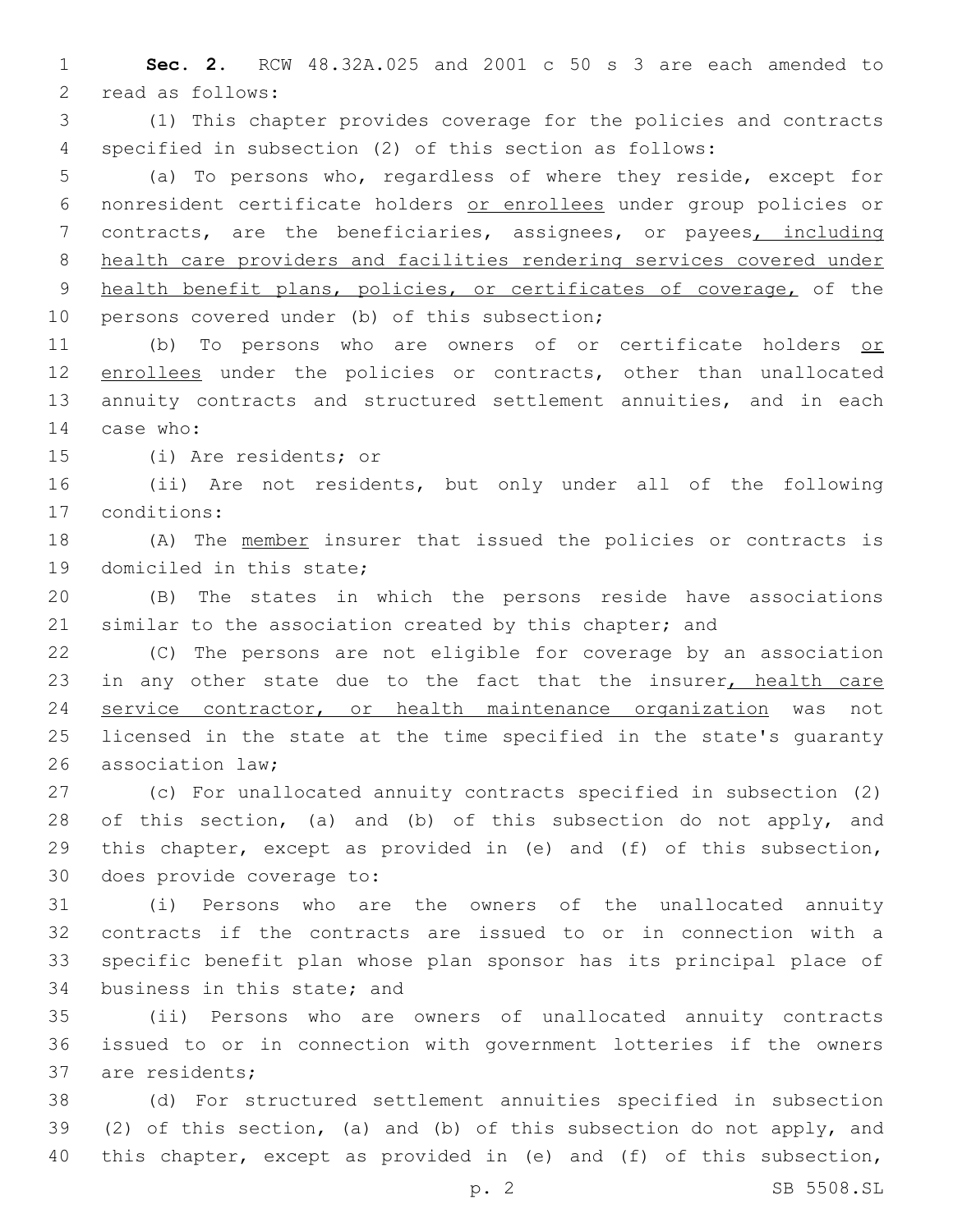does provide coverage to a person who is a payee under a structured settlement annuity, or beneficiary of a payee if the payee is 3 deceased, if the payee:

 (i) Is a resident, regardless of where the contract owner 5 resides; or

 (ii) Is not a resident, but only under both of the following 7 conditions:

 (A)(I) The contract owner of the structured settlement annuity is 9 a resident; or

 (II) The contract owner of the structured settlement annuity is not a resident, but the insurer that issued the structured settlement annuity is domiciled in this state; and the state in which the contract owner resides has an association similar to the association 14 created by this chapter; and

 (B) Neither the payee, nor beneficiary, nor enrollee, nor the contract owner is eligible for coverage by the association of the state in which the payee or contract owner resides;

(e) This chapter does not provide coverage to:

 (i) A person who is a payee, or beneficiary, of a contract owner resident of this state, if the payee, or beneficiary, is afforded any 21 coverage by the association of another state;  $((e^x))$ 

 (ii) A person covered under (c) of this subsection, if any coverage is provided by the association of another state to the person; or

 (iii) A person who acquires rights to receive payments through a structured settlement factoring transaction as defined in 26 U.S.C. 27 Sec. 5891(c)(3)(A), regardless of whether the transaction occurred 28 before or after such section became effective; and

 (f) This chapter is intended to provide coverage to a person who is a resident of this state and, in special circumstances, to a nonresident. In order to avoid duplicate coverage, if a person who would otherwise receive coverage under this chapter is provided coverage under the laws of any other state, the person shall not be provided coverage under this chapter. In determining the application of this subsection (1)(f) in situations where a person could be covered by the association of more than one state, whether as an 37 owner, payee, beneficiary, enrollee, or assignee, this chapter shall be construed in conjunction with other state laws to result in 39 coverage by only one association.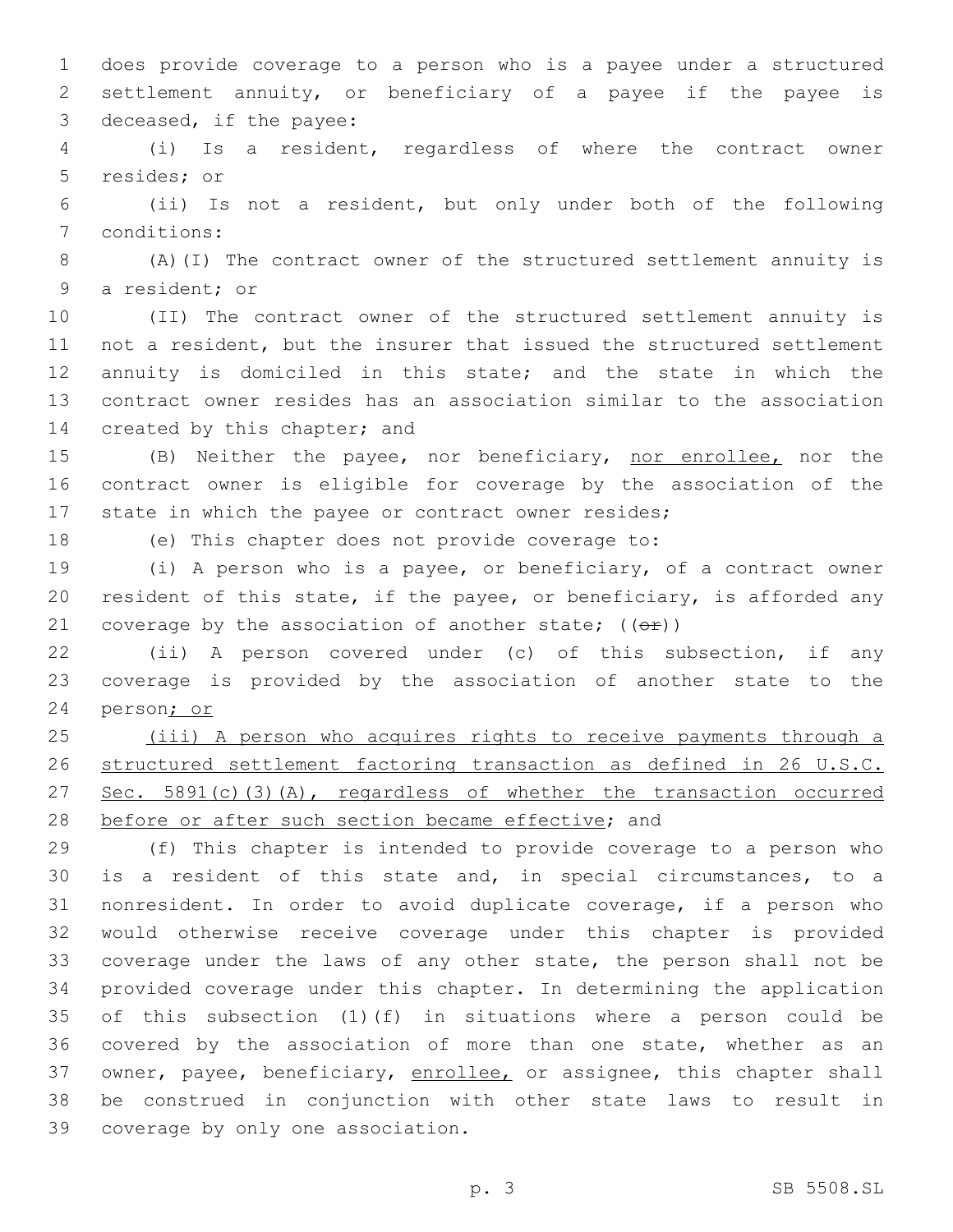(2)(a) This chapter provides coverage to the persons specified in subsection (1) of this section for policies, plans, or contracts of 3 direct, nongroup life, disability, health benefit, or ((annuity 4 policies or contracts)) annuities and supplemental contracts to any of these, for certificates under direct group policies and contracts, and for unallocated annuity contracts issued by member insurers, except as limited by this chapter. Annuity contracts and certificates under group annuity contracts include but are not limited to guaranteed investment contracts, deposit administration contracts, unallocated funding agreements, allocated funding agreements, structured settlement annuities, annuities issued to or in connection with government lotteries, and any immediate or deferred annuity contracts. However, any annuity contracts that are unallocated annuity contracts are subject to the specific provisions in this 15 chapter for unallocated annuity contracts.

16 (b) ((This)) Except as provided in (c) of this subsection, this 17 chapter does not provide coverage for:

 (i) A portion of a policy or contract not guaranteed by the 19 member insurer, or under which the risk is borne by the policy or 20 contract owner;

 (ii) A policy or contract of reinsurance, unless assumption certificates have been issued pursuant to the reinsurance policy or 23 contract;

 (iii) A portion of a policy or contract to the extent that the 25 rate of interest on which it is based, or the interest rate, crediting rate, or similar factor determined by use of an index or other external reference stated in the policy or contract employed in 28 calculating returns or changes in value:

 (A) Averaged over the period of four years prior to the date on which the member insurer becomes an impaired or insolvent insurer under this chapter, whichever is earlier, exceeds the rate of interest determined by subtracting two percentage points from Moody's corporate bond yield average averaged for that same four-year period or for such lesser period if the policy or contract was issued less than four years before the member insurer becomes an impaired or insolvent insurer under this chapter, whichever is earlier; and

 (B) On and after the date on which the member insurer becomes an impaired or insolvent insurer under this chapter, whichever is earlier, exceeds the rate of interest determined by subtracting three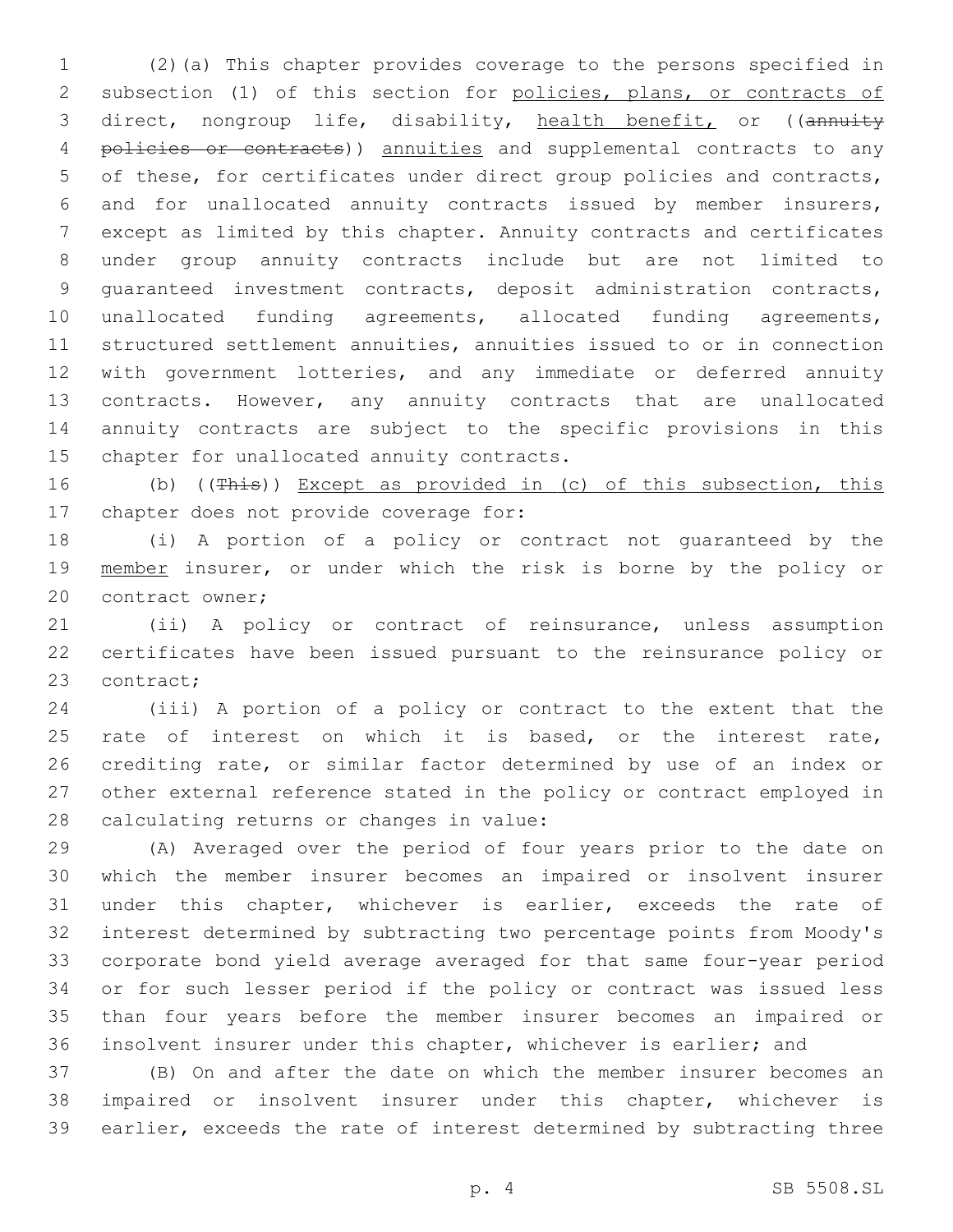1 percentage points from Moody's corporate bond yield average as most 2 recently available;

 (iv) A portion of a policy or contract issued to a plan or program of an employer, association, or other person to provide life, disability, health, or annuity benefits to its employees, members, or others, to the extent that the plan or program is self-funded or uninsured, including but not limited to benefits payable by an 8 employer, association, or other person under:

9 (A) A multiple employer welfare arrangement as defined in 29 10 U.S.C. Sec. ((1144)) 1002;

(B) A minimum premium group insurance plan;

12 (C) A stop-loss group insurance plan; or

13 (D) An administrative services only contract;

14 (v) A portion of a policy or contract to the extent that it 15 provides for:

16 (A) Dividends or experience rating credits;

17 (B) Voting rights; or

18 (C) Payment of any fees or allowances to any person, including 19 the policy or contract owner, in connection with the service to or 20 administration of the policy or contract;

 (vi) A policy or contract issued in this state by a member insurer at a time when it was not licensed or did not have a certificate of authority to issue the policy or contract in this 24 state;

 (vii) An unallocated annuity contract issued to or in connection with a benefit plan protected under the federal pension benefit guaranty corporation, regardless of whether the federal pension benefit guaranty corporation has yet become liable to make any 29 payments with respect to the benefit plan;

30 (viii) A portion of an unallocated annuity contract that is not 31 issued to or in connection with a specific employee, union, or 32 association of natural persons benefit plan or a government lottery;

33 (ix) A portion of a policy or contract to the extent that the 34 assessments required by RCW 48.32A.085 with respect to the policy or 35 contract are preempted by federal or state law;

36 (x) An obligation that does not arise under the express written 37 terms of the policy or contract issued by the member insurer to the 38 enrollee, contract owner, certificate holder, or policy owner, 39 including without limitation:

40 (A) Claims based on marketing materials;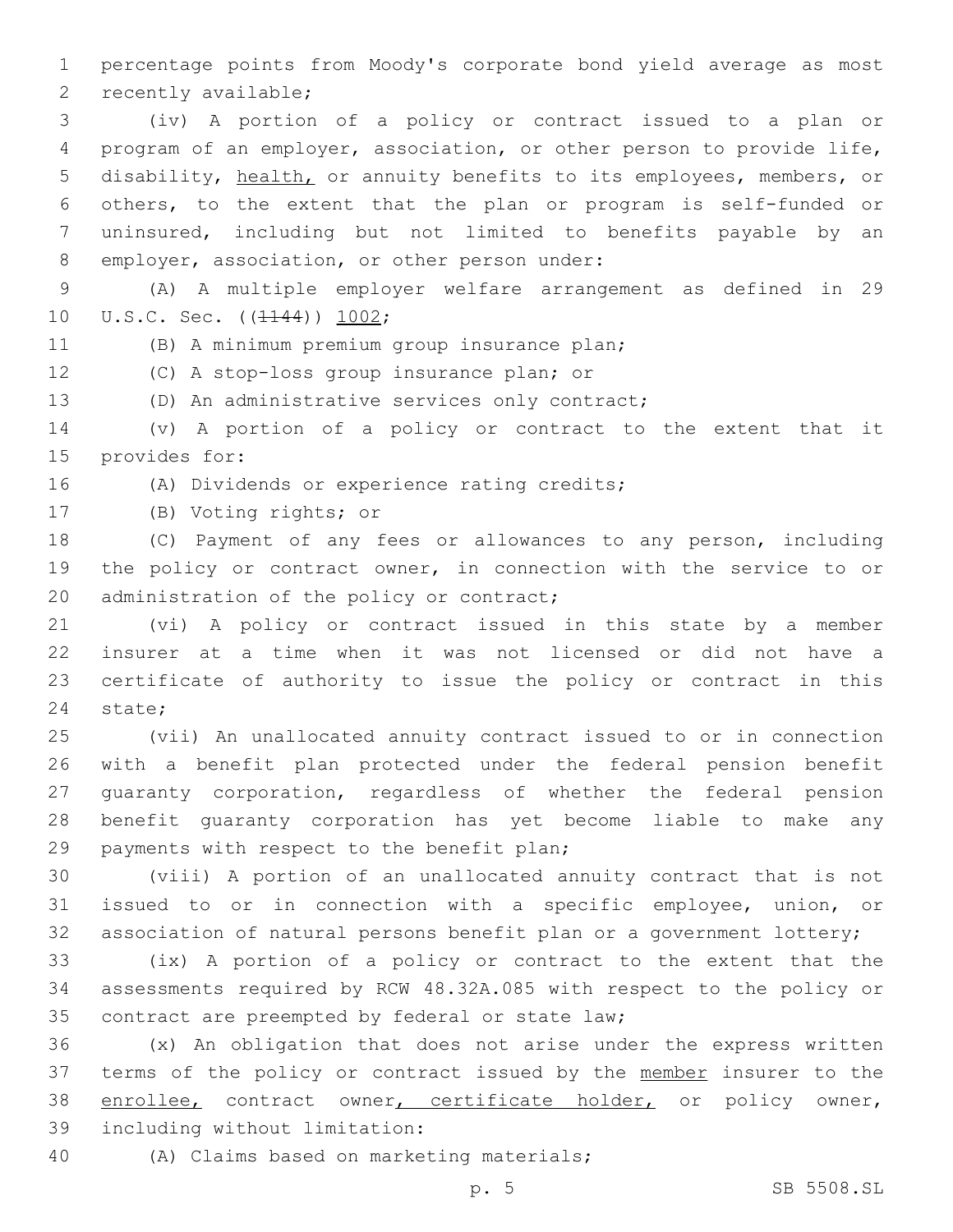(B) Claims based on side letters, riders, or other documents that 2 were issued by the member insurer without meeting applicable policy 3 or contract form filing or approval requirements;

 (C) Misrepresentations of or regarding policy or contract 5 benefits;

(D) Extra-contractual claims; or6

(E) A claim for penalties or consequential or incidental damages;

 (xi) A contractual agreement that establishes the member insurer's obligations to provide a book value accounting guaranty for defined contribution benefit plan participants by reference to a portfolio of assets that is owned by the benefit plan or its trustee, 12 which in each case is not an affiliate of the member insurer;  $((\theta \hat{r}))$ 

 (xii) A portion of a policy or contract to the extent it provides for interest or other changes in value to be determined by the use of an index or other external reference stated in the policy or 16 contract, but which have not been credited to the policy or contract, or as to which the policy or contract owner's rights are subject to forfeiture, as of the date the member insurer becomes an impaired or insolvent insurer under this chapter, whichever is earlier. If a policy's or contract's interest or changes in value are credited less frequently than annually, then for purposes of determining the values that have been credited and are not subject to forfeiture under this subsection (2)(b)(xii), the interest or change in value determined by using the procedures defined in the policy or contract will be credited as if the contractual date of crediting interest or changing values was the date of impairment or insolvency, whichever is 27 earlier, and will not be subject to forfeiture;

 (xiii) A policy or contract providing any hospital, medical, prescription drug or other health care benefits pursuant to parts C 30 and D of subchapter XVIII, chapter 7 of Title 42, United States Code (commonly known as medicare parts C and D) or subchapter XIX, chapter 7 of Title 42, United States Code (commonly known as medicaid), and any regulations issued pursuant thereto, or chapter 74.09 RCW and any regulations issued pursuant thereto; or

 (xiv) Structured settlement annuity benefits to which a payee or beneficiary has transferred his or her rights in a structured settlement factoring transaction as defined in 26 U.S.C. Sec. 5891(c)(3)(A), regardless of whether the transaction occurred before or after such section became effective.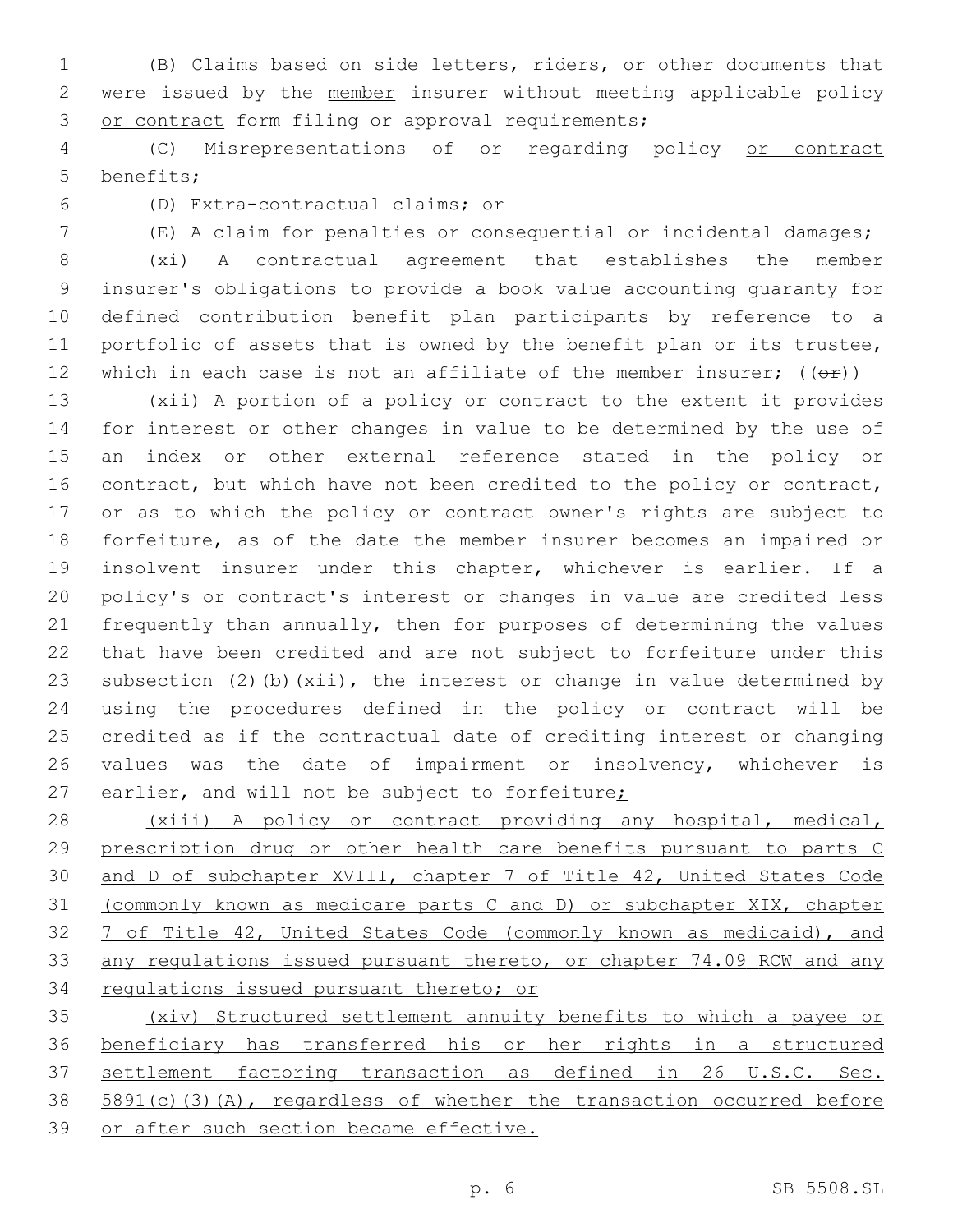(c) The exclusion from coverage referenced in (b)(iii) of this 2 subsection does not apply to any portion of a policy or contract, 3 including a rider, that provides long-term care or any other health benefits.4

 (3) The benefits that the association may become obligated to 6 cover shall in no event exceed the lesser of:

 (a) The contractual obligations for which the member insurer is liable or would have been liable if it were not an impaired or 9 insolvent insurer; or

 (b)(i) With respect to one life, regardless of the number of 11 policies or contracts:

 (A) Five hundred thousand dollars in life insurance death benefits, but not more than five hundred thousand dollars in net cash surrender and net cash withdrawal values for life insurance;

(B) In disability insurance and health benefit plan benefits:

 (I) Five hundred thousand dollars for coverages not defined as 17 disability income insurance or ((basic hospital, medical, and surgical insurance or major medical insurance)) health benefit plans including any net cash surrender and net cash withdrawal values;

 (II) Five hundred thousand dollars for disability income 21 insurance:

 (III) Five hundred thousand dollars for ((basic hospital medical and surgical insurance or major medical insurance)) health benefit 24 plans;

(IV) \$500,000 for long-term care insurance; or

 (C) Five hundred thousand dollars in the present value of annuity benefits, including net cash surrender and net cash withdrawal 28 values, except as provided in (b)(ii), (iii), and (v) of this 29 subsection  $(3)$   $((+b))$ ;

 (ii) With respect to each individual participating in a governmental retirement benefit plan established under section 401, 403(b), or 457 of the United States Internal Revenue Code covered by an unallocated annuity contract or the beneficiaries of each such individual if deceased, in the aggregate, one hundred thousand dollars in present value annuity benefits, including net cash 36 surrender and net cash withdrawal values;

 (iii) With respect to each payee of a structured settlement annuity, or beneficiary or beneficiaries of the payee if deceased, five hundred thousand dollars in present value annuity benefits, in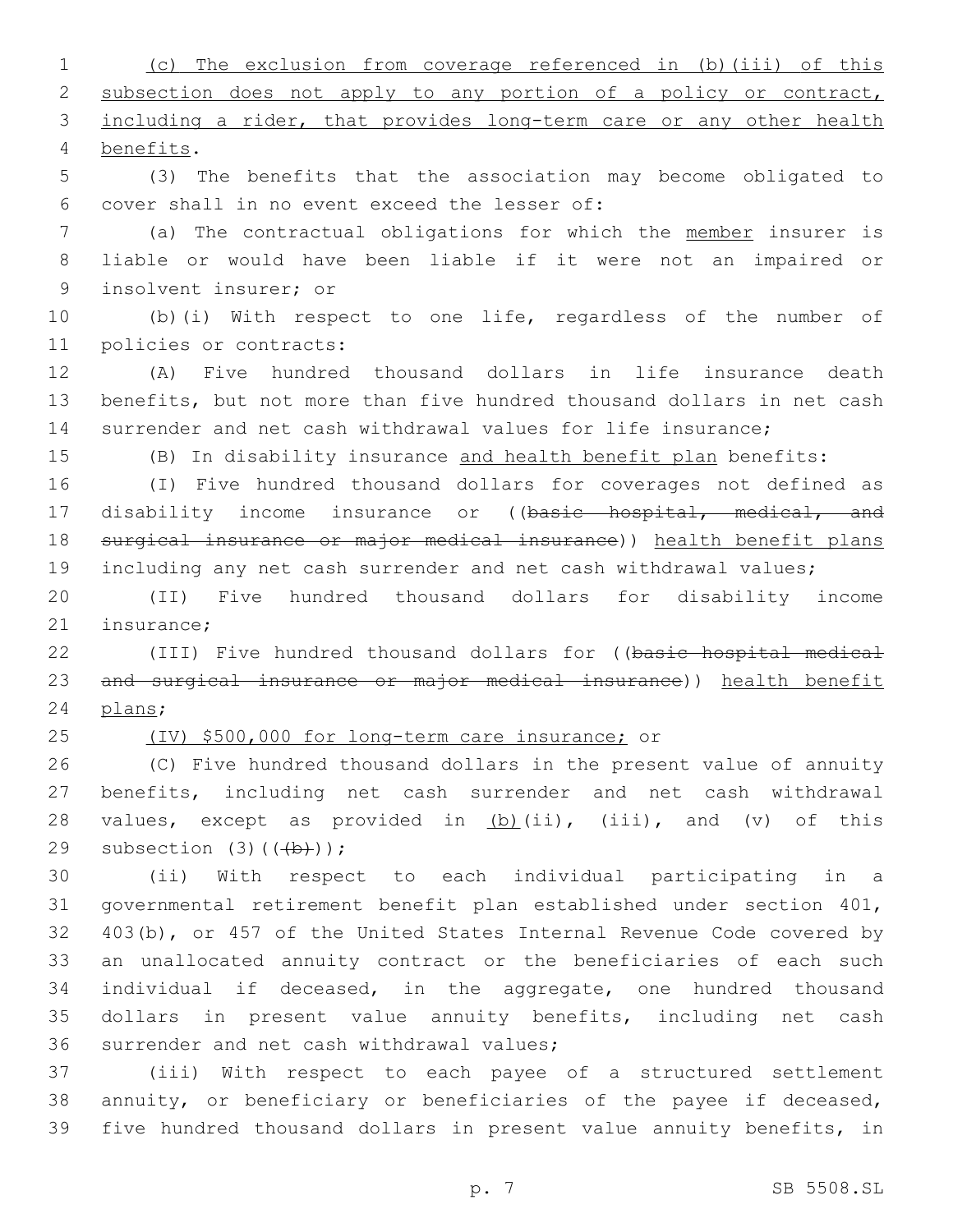the aggregate, including net cash surrender and net cash withdrawal 2 values, if any;

 (iv) However, in no event shall the association be obligated to cover more than: (A) An aggregate of five hundred thousand dollars in 5 benefits with respect to any one life under  $(b)$  (i), (ii), ((and)) 6 (iii), and (iv) of this subsection (3)( $(\overline{+b})$ ) except with respect to 7 benefits for ((basic hospital, medical, and surgical insurance and 8 major medical insurance)) health benefit plans under (b)(i)(B) of 9 this subsection (3)( $(\frac{1}{b})$ ), in which case the aggregate liability of the association shall not exceed five hundred thousand dollars with respect to any one individual; or (B) with respect to one owner of 12 multiple nongroup policies of life insurance, whether the policy or contract owner is an individual, firm, corporation, or other person, and whether the persons insured are officers, managers, employees, or other persons, more than five million dollars in benefits, regardless 16 of the number of policies and contracts held by the owner;

 (v) With respect to either: (A) One contract owner provided coverage under subsection (1)(d)(ii) of this section; or (B) one plan sponsor whose plans own directly or in trust one or more unallocated 20 annuity contracts not included in  $(b)$  (ii) of this subsection (3)  $((+b))$ , five million dollars in benefits, irrespective of the number 22 of contracts with respect to the contract owner or plan sponsor. However, in the case where one or more unallocated annuity contracts are covered contracts under this chapter and are owned by a trust or 25 other entity for the benefit of two or more plan sponsors, coverage shall be afforded by the association if the largest interest in the trust or entity owning the contract or contracts is held by a plan sponsor whose principal place of business is in this state and in no event shall the association be obligated to cover more than five million dollars in benefits with respect to all these unallocated 31 contracts;  $((\theta \hat{r}))$ 

 (vi) The limitations set forth in this subsection are limitations on the benefits for which the association is obligated before taking into account either its subrogation and assignment rights or the extent to which those benefits could be provided out of the assets of the impaired or insolvent insurer attributable to covered policies. The costs of the association's obligations under this chapter may be met by the use of assets attributable to covered policies or reimbursed to the association pursuant to its subrogation and assignment rights; or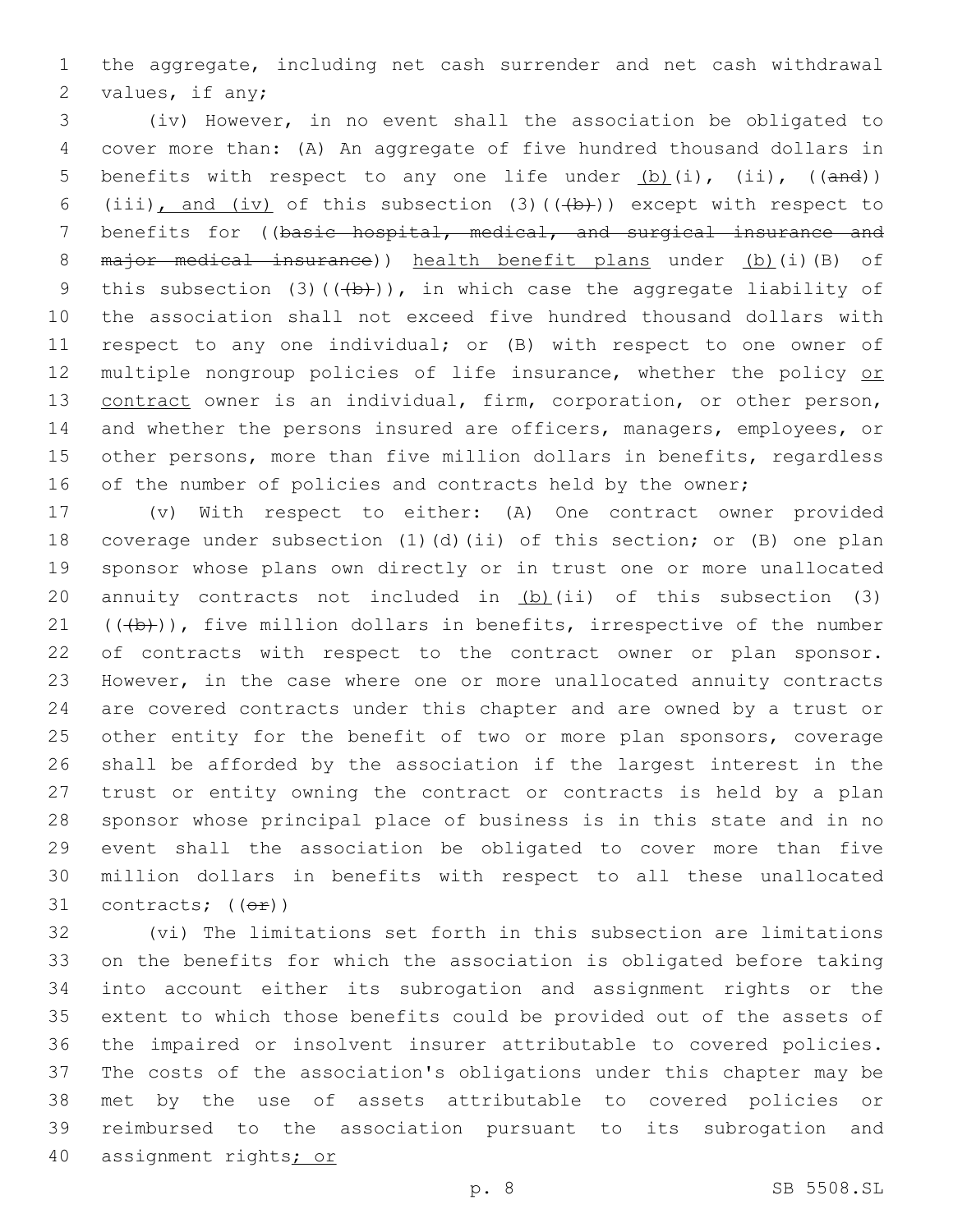(vii) For purposes of this chapter, benefits provided by a long-2 term care rider to a life insurance policy or annuity contract must be considered the same type of benefits as the base life insurance 4 policy or annuity contract to which it relates.

 (4) In performing its obligations to provide coverage under RCW 48.32A.075, the association is not required to guarantee, assume, reinsure, reissue, or perform, or cause to be guaranteed, assumed, 8 reinsured, reissued, or performed, the contractual obligations of the insolvent or impaired insurer under a covered policy or contract that do not materially affect the economic values or economic benefits of 11 the covered policy or contract.

 **Sec. 3.** RCW 48.32A.045 and 2001 c 50 s 5 are each amended to 13 read as follows:

 The definitions in this section apply throughout this chapter 15 unless the context clearly requires otherwise.

 (1) "Account" means either of the two accounts created under RCW 17 48.32A.055.

 (2) "Association" means the Washington life and disability insurance guaranty association created under RCW 48.32A.055.

 (3) "Authorized assessment" or the term "authorized" when used in the context of assessments means a resolution by the board of directors has been passed whereby an assessment will be called immediately or in the future from member insurers for a specified amount. An assessment is authorized when the resolution is passed.

 (4) "Benefit plan" means a specific employee, union, or association of natural persons benefit plan issued pursuant to the 27 requirements of chapter 48.20 RCW.

 (5) "Called assessment" or the term "called" when used in the context of assessments means that a notice has been issued by the association to member insurers requiring that an authorized assessment be paid within the time frame set forth within the notice. An authorized assessment becomes a called assessment when notice is 33 mailed by the association to member insurers.

 (6) "Commissioner" means the insurance commissioner of this 35 state.

 (7) "Contractual obligation" means an obligation under a policy or contract or certificate under a group policy or contract, or portion thereof for which coverage is provided under RCW 48.32A.025.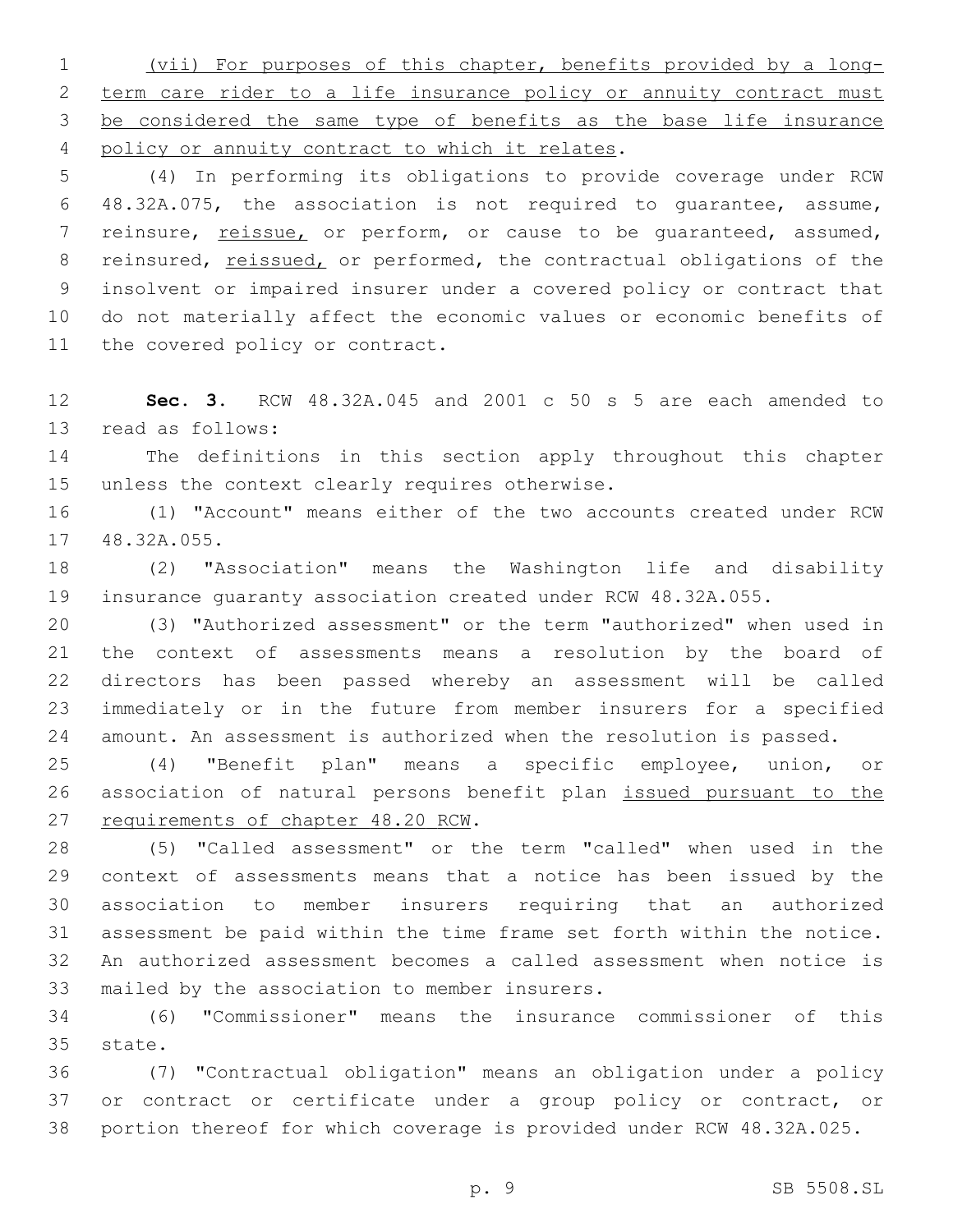(8) "Covered policy" or "covered contract" means a policy or contract or portion of a policy or contract for which coverage is 3 provided under RCW 48.32A.025. (9) "Extra-contractual claims" includes, for example, claims relating to bad faith in the payment of claims, punitive or exemplary damages, or attorneys' fees and costs.6 (10) "Health benefit plan" means any policy, contract, or 8 agreement offered by a health carrier to provide, arrange, reimburse, or pay for health care services, except the following: (a) Medicare supplemental health insurance governed by chapter 48.66 RCW; (b) Coverage supplemental to the coverage provided under chapter 13 55 of Title 10 of the United States Code; (c) Limited health care services offered by limited health care 15 service contractors in accordance with RCW 48.44.035; (d) Disability income; (e) Coverage incidental to a property or casualty liability insurance policy, such as automobile personal injury protection 19 coverage and homeowner quest medical; 20 (f) Workers' compensation coverage; 21 (g) Accident only coverage; (h) Specified disease or illness-triggered fixed payment 23 insurance, hospital confinement fixed payment insurance, or other fixed payment insurance offered as an independent, noncoordinated benefit; (i) Employer-sponsored self-funded health plans; 27 (i) Dental only and vision only coverage; 28 (k) Plans deemed by the commissioner to have a short-term limited purpose or duration, or to be a student-only plan that is guaranteed renewable while the covered person is enrolled as a regular full-time undergraduate or graduate student at an accredited higher education institution, after a written request for such classification by the 33 carrier and subsequent written approval by the commissioner; (l) Civilian health and medical program for the veterans affairs administration (CHAMPVA); and (m) Long-term care insurance as defined under chapter 48.83 or 48.84 RCW, or benefits for home health care, community-based care, or any combination thereof. (11) "Impaired insurer" means a member insurer which, after July 22, 2001, is not an insolvent insurer, and is placed under an order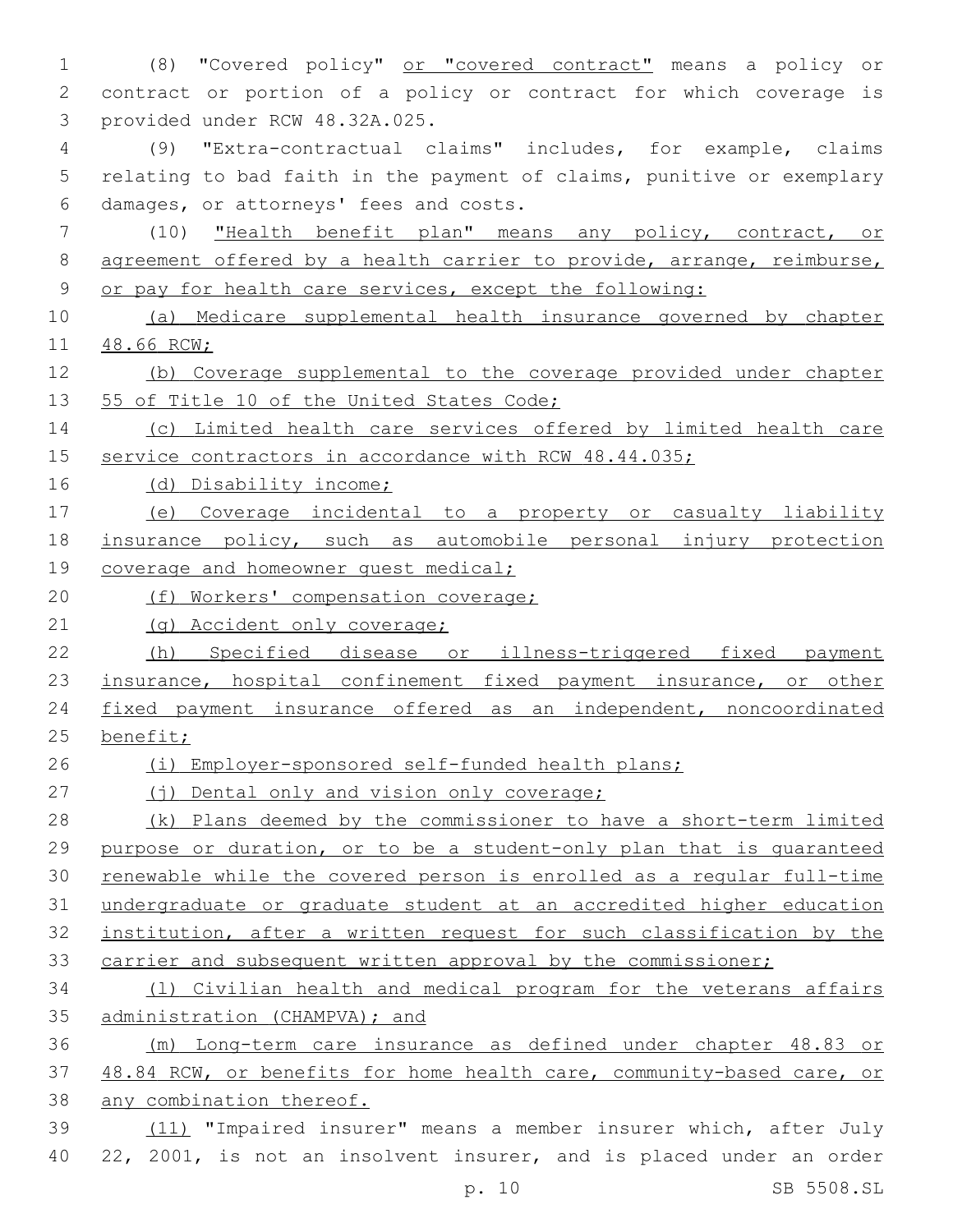1 of rehabilitation or conservation by a court of competent 2 jurisdiction.

3 (((41))) (12) "Insolvent insurer" means a member insurer which, 4 after July 22, 2001, is placed under an order of liquidation by a 5 court of competent jurisdiction with a finding of insolvency.

6 (((12)) (13) "Member insurer" means an insurer, health care 7 service contractor, or health maintenance organization licensed, or 8 that holds a certificate of authority, or a certificate of 9 registration, to transact in this state any kind of business related 10 to insurance or a health benefit plan for which coverage is provided 11 under RCW 48.32A.025, and includes an insurer, health care service 12 contractor, or health maintenance organization whose license, 13 certificate of registration, or certificate of authority in this 14 state may have been suspended, revoked, not renewed, or voluntarily 15 withdrawn, but does not include:

16 (a) ((A health care service contractor, whether profit or 17 nonprofit;

18 (b) A health maintenance organization;

19  $(e)$ )) A fraternal benefit society;

20  $((\{d\}) \times (b)$  A mandatory state pooling plan;

 $(1)$  (( $\left(\frac{1}{1}e\right)$ ) (c) A mutual assessment company or other person that 22 operates on an assessment basis;

23  $((f+))$   $(d)$  An insurance exchange;

24 ( $(\overline{q})$ ) <u>(e)</u> An organization that has a certificate or license 25 limited to the issuance of charitable gift annuities under RCW 48.38.010;26

27 (f) A nonrisk-bearing hospital or medical service organization, 28 whether for profit or not for profit;

29 (g) A multiple employer welfare arrangement under chapter 48.125 30 RCW; or

31 (h) An entity similar to (a) through (g) of this subsection.

32 (((413))) (14) "Moody's corporate bond yield average" means the 33 monthly average corporates as published by Moody's investors service, 34 inc., or any successor thereto.

 ( $(\overline{+14})$ )  $(15)$  "Owner" of a policy or contract and "policy 36 holder," "policy owner," and "contract owner" mean the person who is identified as the legal owner under the terms of the policy or contract or who is otherwise vested with legal title to the policy or contract through a valid assignment completed in accordance with the terms of the policy or contract and properly recorded as the owner on

p. 11 SB 5508.SL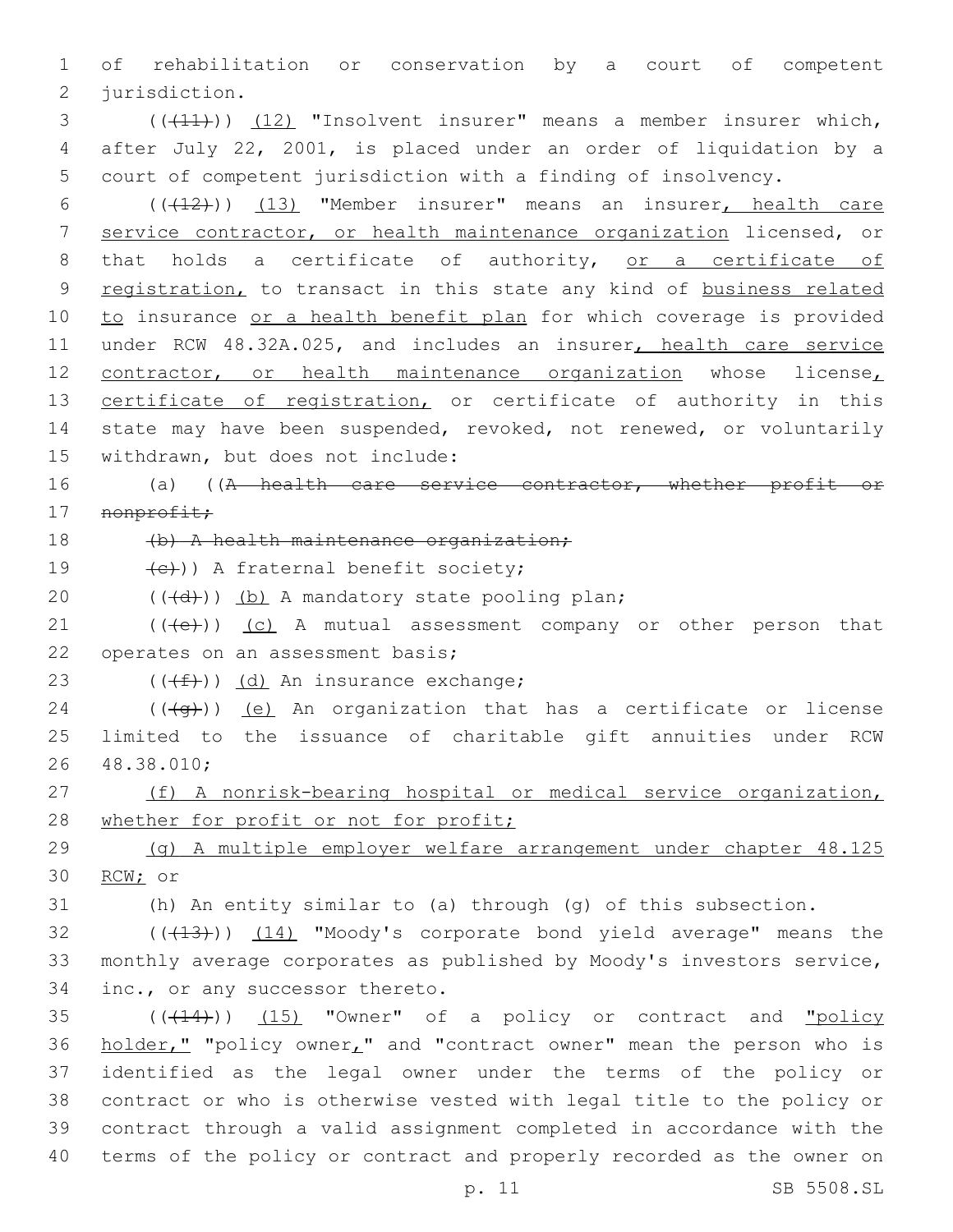1 the books of the member insurer. "Owner," "policy holder," "contract owner," and "policy owner" do not include persons with a mere 3 beneficial interest in a policy or contract.

 (((15))) (16) "Person" means an individual, corporation, limited liability company, partnership, association, governmental body or 6 entity, or voluntary organization.

7  $((416))$   $(17)$  "Plan sponsor" means:

 (a) The employer in the case of a benefit plan established or 9 maintained by a single employer;

 (b) The employee organization in the case of a benefit plan established or maintained by an employee organization; or

 (c) In the case of a benefit plan established or maintained by two or more employers or jointly by one or more employers and one or more employee organizations, the association, committee, joint board of trustees, or other similar group of representatives of the parties 16 who establish or maintain the benefit plan.

17 (((17))) (18) "Premiums" means amounts or considerations, by whatever name called, received on covered policies or contracts less returned premiums, considerations, and deposits and less dividends and experience credits. "Premiums" does not include amounts or considerations received for policies or contracts or for the portions of policies or contracts for which coverage is not provided under RCW 48.32A.025(2), except that assessable premium shall not be reduced on account of RCW 48.32A.025(2)(b)(iii) relating to interest limitations and RCW 48.32A.025(3)(b) relating to limitations with respect to one 26 individual, one participant, and one policy or contract owner. 27 "Premiums" does not include:

 (a) Premiums in excess of five million dollars on an unallocated annuity contract not issued under a governmental retirement benefit plan, or its trustee, established under section 401, 403(b), or 457 31 of the United States Internal Revenue Code; or

 (b) With respect to multiple nongroup policies of life insurance 33 owned by one owner, whether the policy or contract owner is an individual, firm, corporation, or other person, and whether the persons insured are officers, managers, employees, or other persons, premiums in excess of five million dollars with respect to these policies or contracts, regardless of the number of policies or 38 contracts held by the owner.

39 (((418))) (19)(a) "Principal place of business" of a plan sponsor or a person other than a natural person means the single state in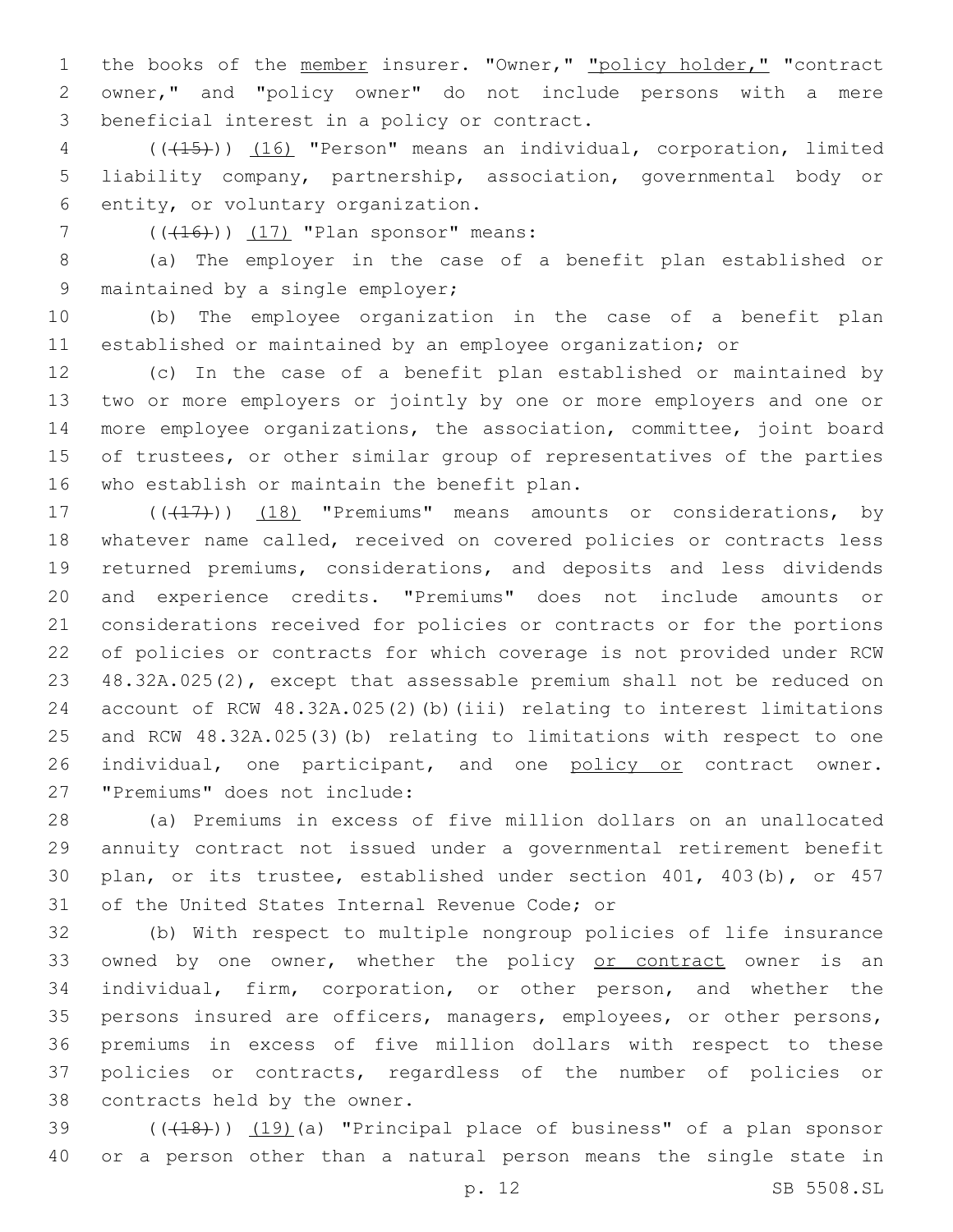which the natural persons who establish policy for the direction, control, and coordination of the operations of the entity as a whole primarily exercise that function, determined by the association in its reasonable judgment by considering the following factors:

 (i) The state in which the primary executive and administrative 6 headquarters of the entity is located;

 (ii) The state in which the principal office of the chief 8 executive officer of the entity is located;

 (iii) The state in which the board of directors, or similar governing person or persons, of the entity conducts the majority of 11 its meetings;

 (iv) The state in which the executive or management committee of the board of directors, or similar governing person or persons, of 14 the entity conducts the majority of its meetings;

 (v) The state from which the management of the overall operations 16 of the entity is directed; and

 (vi) In the case of a benefit plan sponsored by affiliated companies comprising a consolidated corporation, the state in which the holding company or controlling affiliate has its principal place of business as determined using the factors in (a)(i) through (v) of 21 this subsection.

 However, in the case of a plan sponsor, if more than fifty percent of the participants in the benefit plan are employed in a single state, that state is the principal place of business of the 25 plan sponsor.

 (b) The principal place of business of a plan sponsor of a 27 benefit plan described in subsection  $((+16))$   $(17)$  (c) of this section is the principal place of business of the association, committee, joint board of trustees, or other similar group of representatives of the parties who establish or maintain the benefit plan that, in lieu of a specific or clear designation of a principal place of business, is the principal place of business of the employer or employee organization that has the largest investment in the benefit plan in 34 question.

 ( $(\overline{+19})$ )  $(20)$  "Receivership court" means the court in the insolvent or impaired insurer's state having jurisdiction over the 37 conservation, rehabilitation, or liquidation of the member insurer.

 ( $(\overline{+20})$ )  $(21)$  "Resident" means a person to whom a contractual obligation is owed and who resides in this state on the date of entry of a court order that determines a member insurer to be an impaired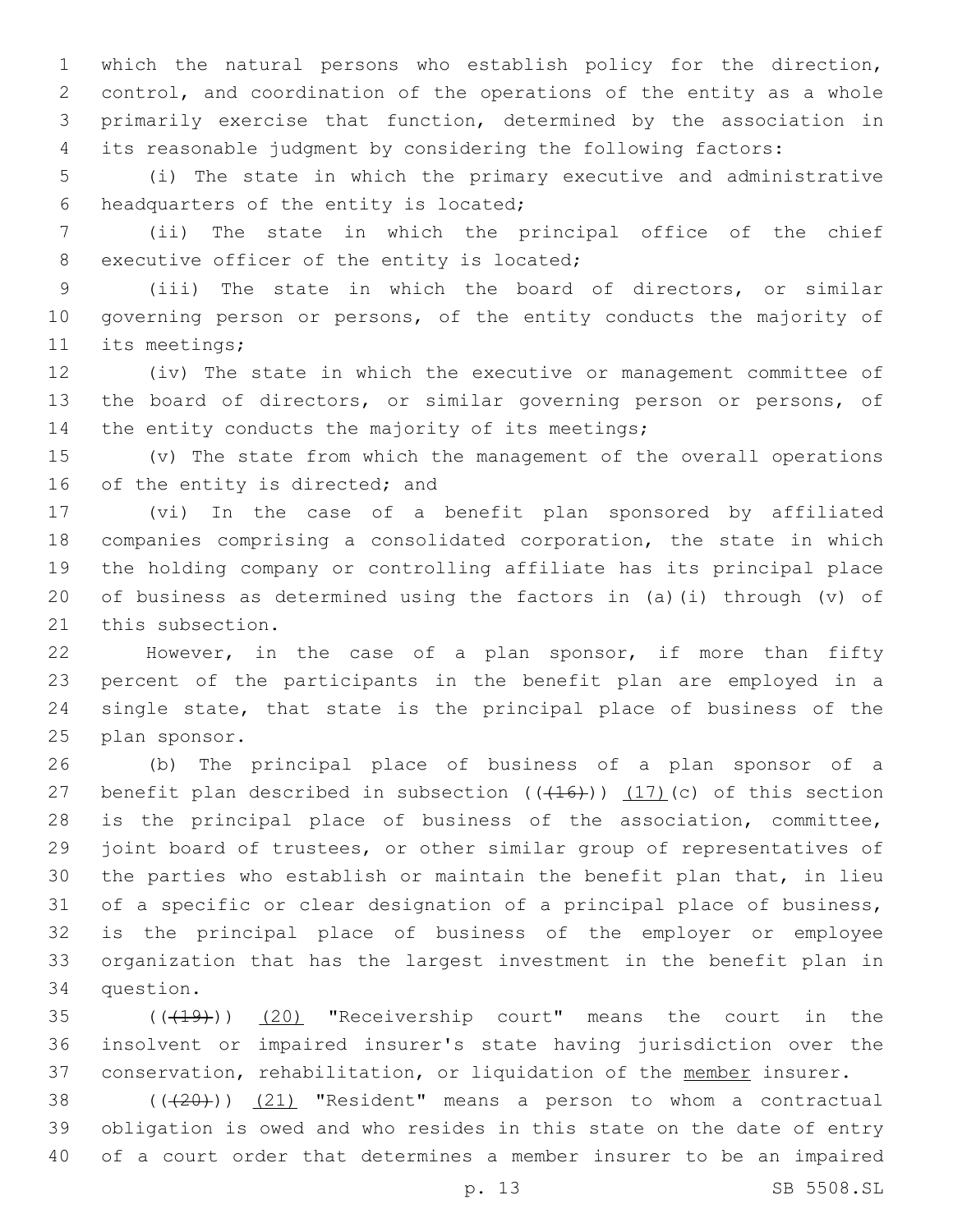insurer or a court order that determines a member insurer to be an insolvent insurer, whichever occurs first. A person may be a resident of only one state, which in the case of a person other than a natural person is its principal place of business. Citizens of the United States that are either (a) residents of foreign countries, or (b) residents of United States possessions, territories, or protectorates that do not have an association similar to the association created by 8 this chapter, are residents of the state of domicile of the member 9 insurer that issued the policies or contracts.

10 (((21))) (22) "Structured settlement annuity" means an annuity purchased in order to fund periodic payments for a plaintiff or other claimant in payment for or with respect to personal injury suffered 13 by the plaintiff or other claimant.

14  $((+22))$   $(23)$  "State" means a state, the District of Columbia, Puerto Rico, and a United States possession, territory, or 16 protectorate.

17 (((23))) (24) "Supplemental contract" means a written agreement entered into for the distribution of proceeds under a life, 19 disability, or annuity policy or contract.

20 (((24))) (25) "Unallocated annuity contract" means an annuity contract or group annuity certificate which is not issued to and owned by an individual, except to the extent of any annuity benefits 23 quaranteed to an individual by  $((an))$  a member insurer under the 24 contract or certificate.

 **Sec. 4.** RCW 48.32A.055 and 2001 c 50 s 6 are each amended to read as follows:26

 (1) There is created a nonprofit unincorporated legal entity to be known as the Washington life and disability insurance guaranty association which is composed of the commissioner ex officio and each member insurer. All member insurers must be and remain members of the 31 association as a condition of their authority to transact the business of insurance, health care service contractor business, or health maintenance organization business in this state. The association shall perform its functions under the plan of operation established and approved under RCW 48.32A.095 and shall exercise its powers through a board of directors established under RCW 48.32A.065. For purposes of administration and assessment, the association shall 38 maintain two accounts: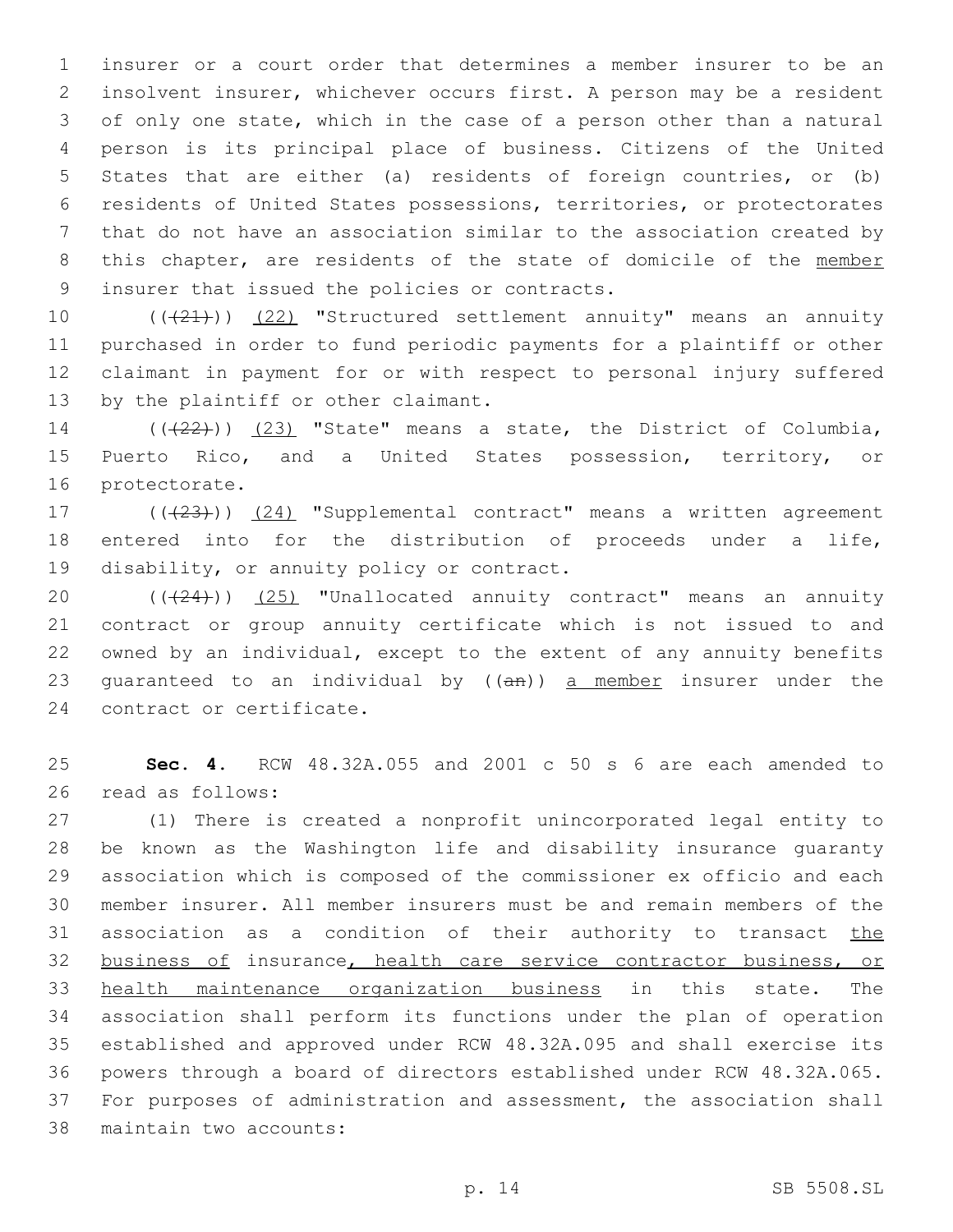(a) The life insurance and annuity account which includes the 2 following subaccounts:

3 (i) Life insurance account;

 (ii) Annuity account which includes annuity contracts owned by a governmental retirement plan, or its trustee, established under section 401, 403(b), or 457 of the United States Internal Revenue Code, but otherwise excludes unallocated annuities; and

 (iii) Unallocated annuity account, which excludes contracts owned by a governmental retirement benefit plan, or its trustee, established under section 401, 403(b), or 457 of the United States 11 Internal Revenue Code; and

 (b) The disability insurance account, which includes health benefit plans, disability benefit policies and contracts, and long-14 term care policies and contracts.

 (2) The association is under the immediate supervision of the commissioner and is subject to the applicable provisions of the insurance laws of this state. Meetings or records of the association may be opened to the public upon majority vote of the board of 19 directors of the association.

 **Sec. 5.** RCW 48.32A.065 and 2001 c 50 s 7 are each amended to 21 read as follows:

 (1) The board of directors of the association consists of the 23 commissioner ex officio and not less than  $((five))$  seven nor more 24 than ((nine)) 11 member insurers serving terms as established in the plan of operation. The insurer members of the board are selected by member insurers subject to the approval of the commissioner.

 Vacancies on the board are filled for the remaining period of the term by a majority vote of the remaining board members, subject to 29 the approval of the commissioner.

 (2) In approving selections or in appointing members to the board, the commissioner shall consider, among other things, whether 32 all member insurers are fairly represented.

 (3) Members of the board may be reimbursed from the assets of the association for expenses incurred by them as members of the board of directors but members of the board are not otherwise compensated by 36 the association for their services.

 **Sec. 6.** RCW 48.32A.075 and 2001 c 50 s 8 are each amended to 38 read as follows: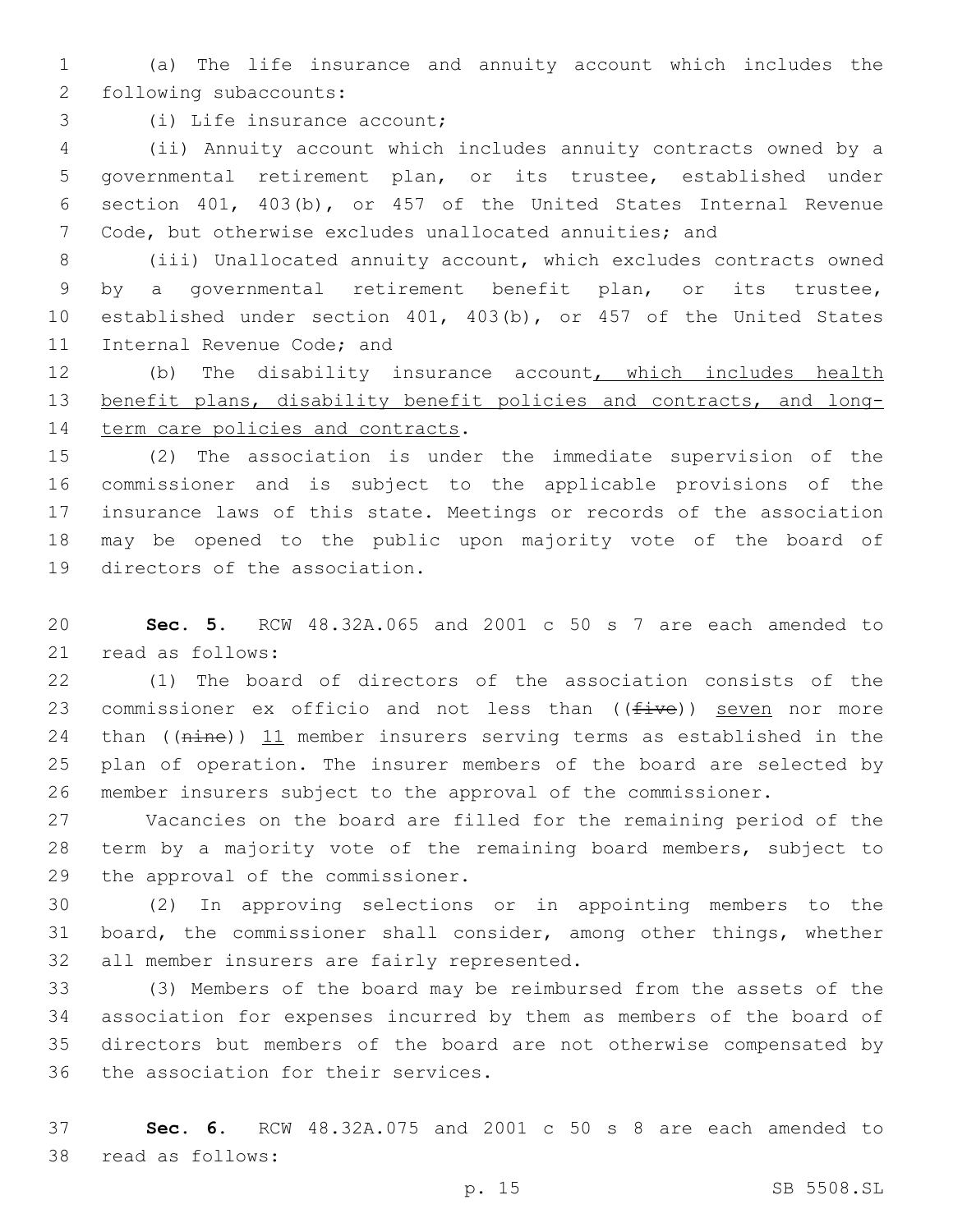(1) If a member insurer is an impaired insurer, the association may, in its discretion, and subject to any conditions imposed by the association that do not impair the contractual obligations of the impaired insurer and that are approved by the commissioner:

5 (a) ((Guaranty)) Guarantee, assume, reissue, or reinsure, or 6 cause to be guaranteed, reissued, assumed, or reinsured, any or all 7 of the policies or contracts of the impaired insurer; or

 (b) Provide such moneys, pledges, loans, notes, guarantees, or other means as are proper to effectuate (a) of this subsection and assure payment of the contractual obligations of the impaired insurer 11 pending action under (a) of this subsection.

12 (2) If a member insurer is an insolvent insurer, the association 13 shall, in its discretion, either:

14 (a)(i)(A) ((Guaranty)) Guarantee, assume, reissue, or reinsure, 15 or cause to be quaranteed, assumed, reissued, or reinsured, the 16 policies or contracts of the insolvent insurer; or

17 (B) Assure payment of the contractual obligations of the 18 insolvent insurer; and

19 (ii) Provide moneys, pledges, loans, notes, guarantees, or other 20 means reasonably necessary to discharge the association's duties; or

21 (b) Provide benefits and coverages in accordance with the 22 following provisions:

23 (i) With respect to ((<del>life and disability insurance</del>)) policies 24 and ((annuities)) contracts, assure payment of benefits ((for 25 premiums identical to the premiums and benefits, except for terms of 26 conversion and renewability,) that would have been payable under the 27 policies or contracts of the insolvent insurer( $(\tau)$ ) for claims 28 incurred:

 (A) With respect to group policies and contracts, not later than the earlier of the next renewal date under those policies or contracts or forty-five days, but in no event less than thirty days, after the date on which the association becomes obligated with 33 respect to the policies and contracts;

34 (B) With respect to nongroup policies, contracts, and annuities 35 not later than the earlier of the next renewal date, if any, under 36 the policies or contracts or one year, but in no event less than 37 thirty days, from the date on which the association becomes obligated 38 with respect to the policies or contracts;

39 (ii) Make diligent efforts to provide all known insureds, 40 enrollees, or annuitants, for nongroup policies and contracts, or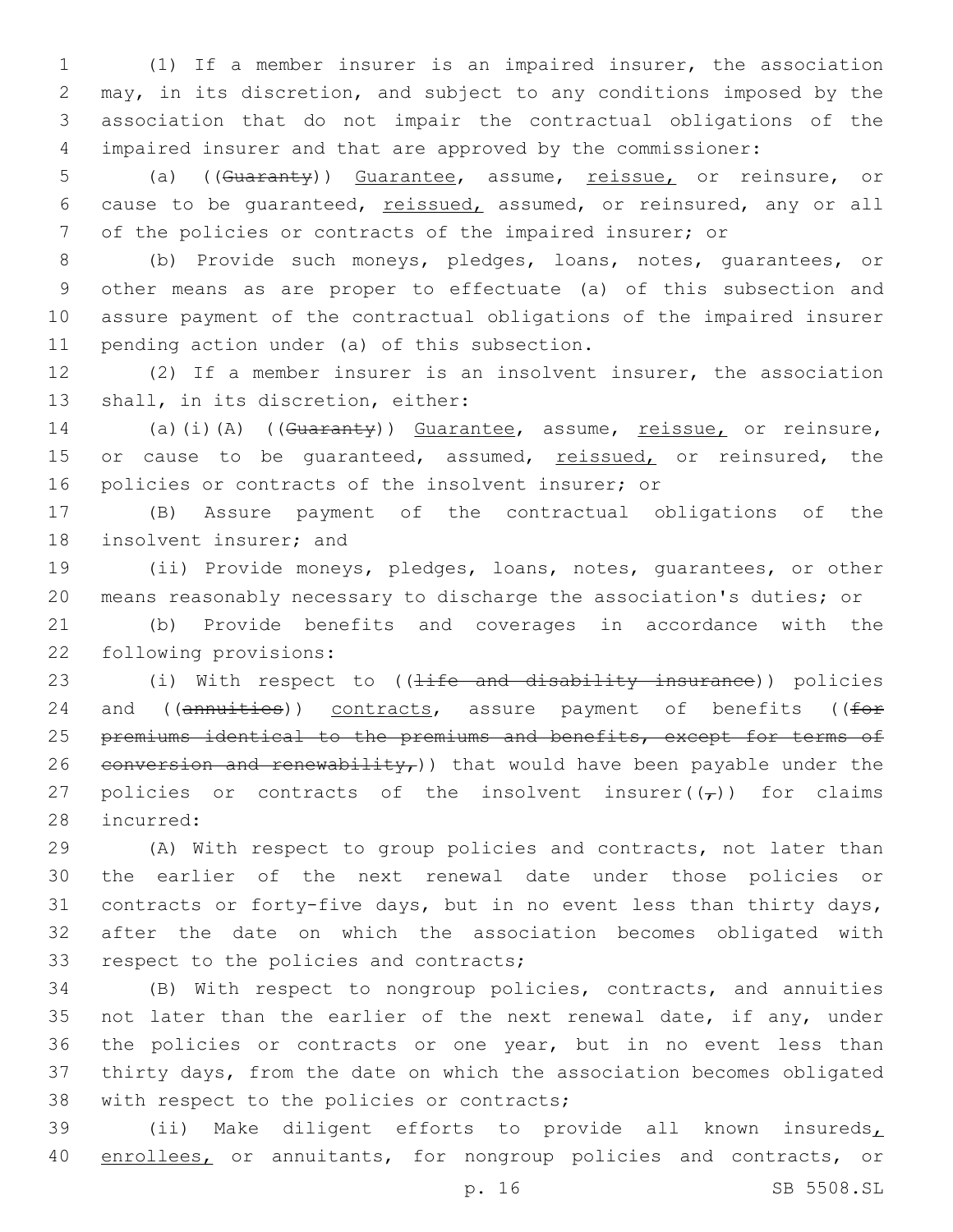group policy or contract owners with respect to group policies and contracts, thirty days notice of the termination of the benefits 3 provided;

4 (iii) With respect to nongroup ((<del>life and disability insurance</del>)) 5 policies ((and annuities)) or contracts covered by the association, make diligent efforts to make available to each known insured, enrollee, or annuitant, or owner if other than the insured, enrollee, 8 or annuitant, and with respect to an individual formerly insured, formerly an enrollee, or formerly an annuitant under a group policy who is not eligible for replacement group coverage, make diligent efforts to make available substitute coverage on an individual basis in accordance with the provisions of (b)(iv) of this subsection, if 13 the insureds, enrollees, or annuitants had a right under law or the terminated policy or annuity to convert coverage to individual coverage or to continue an individual policy or annuity in force until a specified age or for a specified time, during which the 17 member insurer, health care service contractor, or health maintenance organization had no right unilaterally to make changes in any 19 provision of the policy, contract, or annuity or had a right only to 20 make changes in premium by class;

 (iv)(A) The substitute coverage under (b)(iii) of this subsection, must be offered through a solvent, admitted member insurer. In the alternative, the association in its discretion, and subject to any conditions imposed by the association and approved by 25 the commissioner, may reissue the terminated coverage or issue an 26 alternative policy or contract at actuarially justified rates, 27 subject to the prior approval of the commissioner;

 (B) Substituted coverage must be offered without requiring evidence of insurability, and may not provide for any waiting period or exclusion that would not have applied under the terminated policy 31 or contract;

32 (C) The association may reinsure any alternative or reissued 33 policy or contract;

 (v) If the association elects to reissue terminated coverage at a premium rate different from that charged under the terminated policy or contract, the premium must be actuarially justified and set by the association in accordance with the amount of insurance or coverage provided and the age and class of risk, subject to approval of the 39 ((domiciliary insurance)) commissioner ((and the receivership eourt));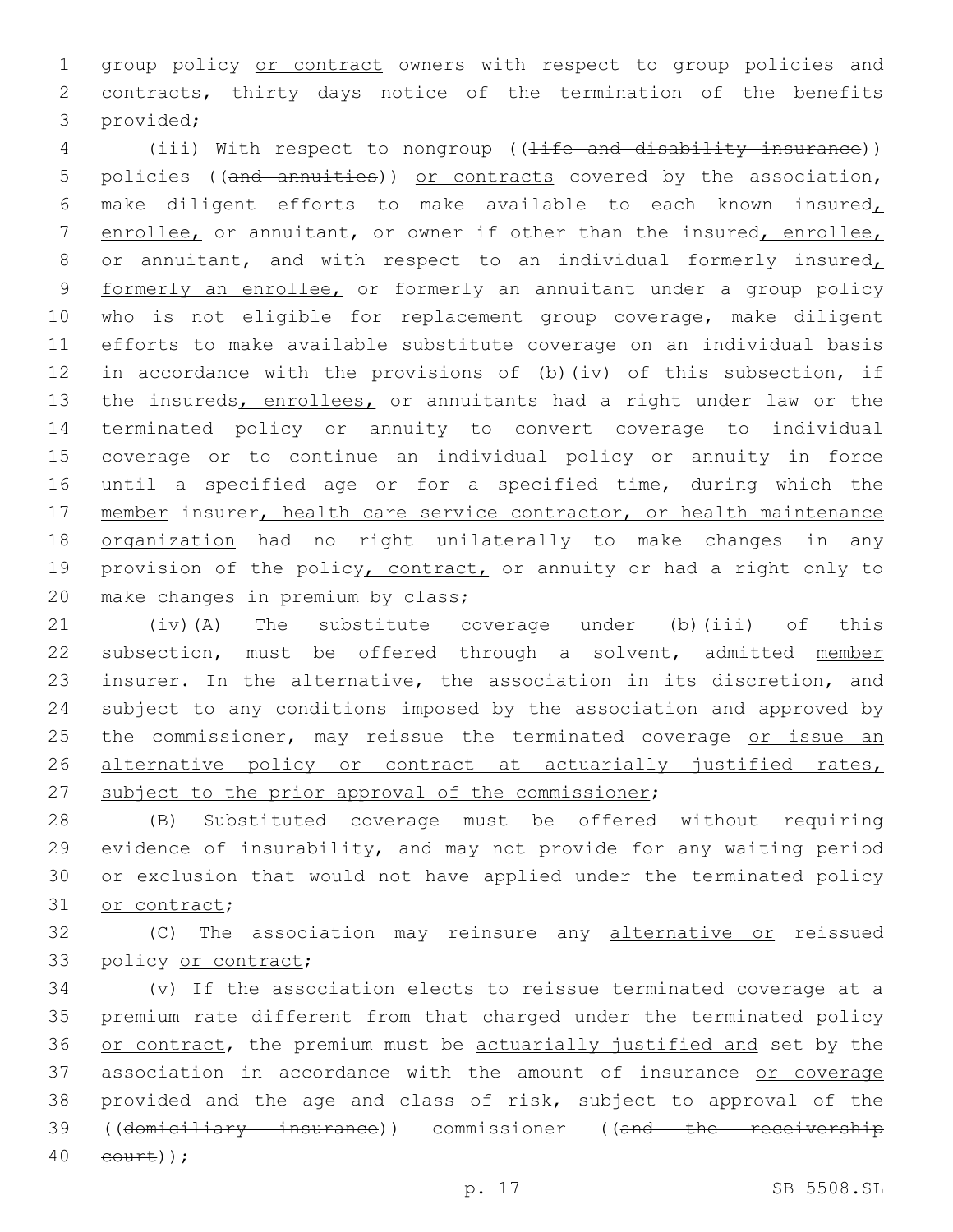1 (vi) If the association elects to issue alternative coverage:

 (A) Alternative policies or contracts adopted by the association must be subject to the approval of the commissioner. The association may adopt alternative policies or contracts of various types for future issuance without regard to any particular impairment or insolvency.

7 (B) Alternative policies or contracts must contain at least the 8 minimum statutory provisions required in this state and provide 9 benefits that cannot be unreasonable in relation to the premium 10 charged. The association must set the premium in accordance with a 11 table of rates that it must adopt. The premium must reflect the 12 amount of insurance benefits or coverage to be provided and the age 13 and class of risk of each insured, but must not reflect any changes 14 in the health of the insured after the original policy or contract 15 was last underwritten.

16 (C) Any alternative policy or contract issued by the association 17 shall provide coverage of a type similar to that of the policy or 18 contract issued by the impaired or insolvent insurer, as determined 19 by the association;

20 (vii) The association's obligations with respect to coverage 21 under any policy or contract of the impaired or insolvent insurer or 22 under any reissued policy or contract cease on the date the coverage 23 or policy or contract is replaced by another similar policy or 24 contract by the policy or contract owner, the insured, the enrollee, 25 or the association; or

 ( $(\overrightarrow{vii})$ ) (viii) When proceeding under this subsection (2)(b) with respect to a policy or contract carrying guaranteed minimum interest rates, the association shall assure the payment or crediting 29 of a rate of interest consistent with RCW 48.32A.025(2)(b)(iii).

30 (3) Nonpayment of premiums within thirty-one days after the date 31 required under the terms of any quaranteed, assumed, alternative, or 32 reissued policy or contract or substitute coverage terminates the 33 association's obligations under the policy, contract, or coverage 34 under this chapter with respect to the policy, contract, or coverage, 35 except with respect to any claims incurred or any net cash surrender 36 value which may be due in accordance with the provisions of this 37 chapter.

38 (4) Premiums due for coverage after entry of an order of 39 liquidation of an insolvent insurer belong to and are payable at the 40 direction of the association, and the association is liable for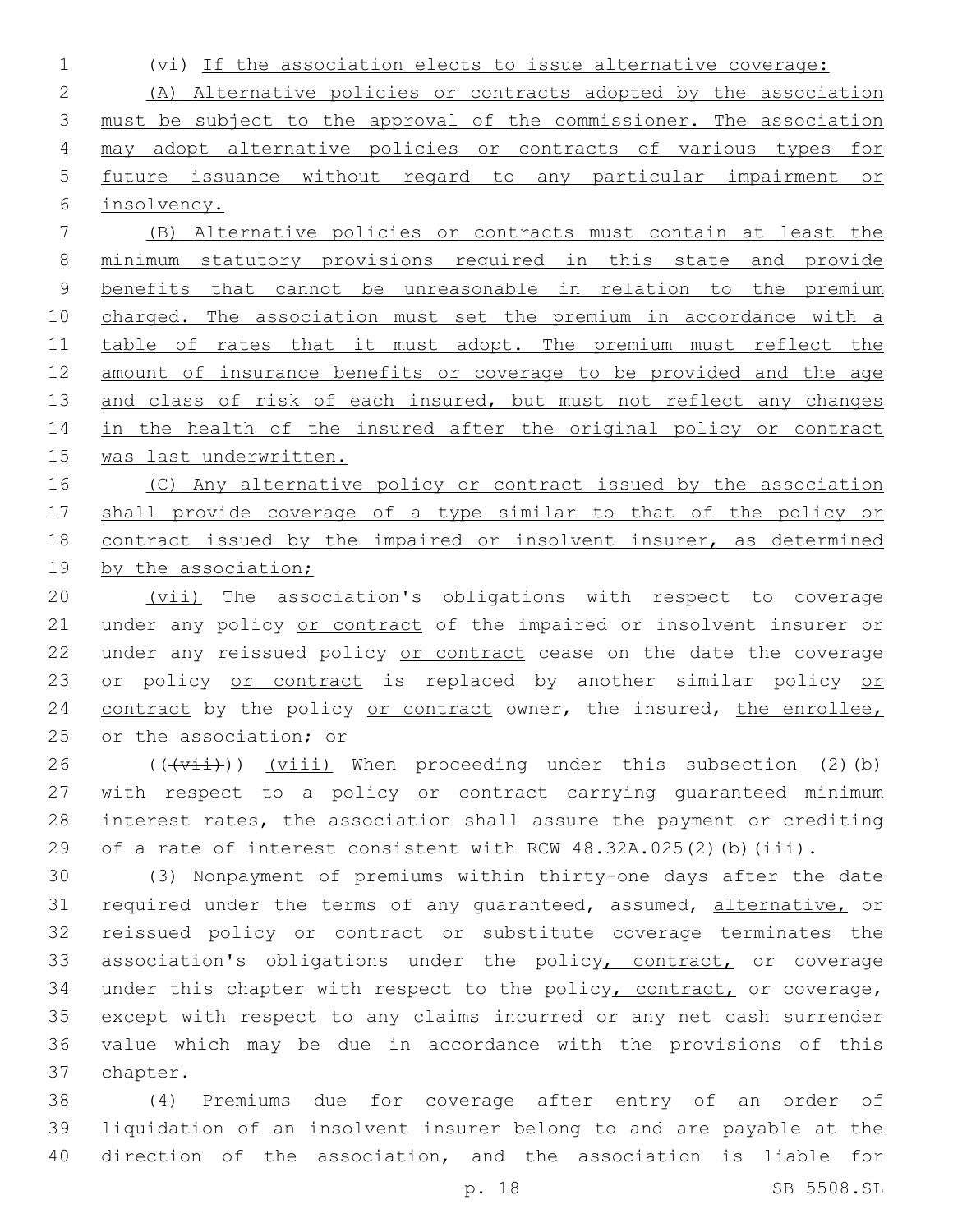unearned premiums due to policy or contract owners arising after the 2 entry of the order.

 (5) The protection provided by this chapter does not apply when any guaranty protection is provided to residents of this state by the laws of the domiciliary state or jurisdiction of the impaired or insolvent insurer other than this state.6

 (6) In carrying out its duties under subsection (2) of this 8 section, the association may:

 (a) Subject to approval by a court in this state, impose permanent policy or contract liens in connection with a guarantee, assumption, or reinsurance agreement, if the association finds that the amounts which can be assessed under this chapter are less than the amounts needed to assure full and prompt performance of the association's duties under this chapter, or that the economic or financial conditions as they affect member insurers are sufficiently adverse to render the imposition of such permanent policy or contract 17 liens, are in the public interest; and

 (b) Subject to approval by a court in this state, impose temporary moratoriums or liens on payments of cash values and policy loans, or any other right to withdraw funds held in conjunction with policies or contracts, in addition to any contractual provisions for deferral of cash or policy loan value. In addition, in the event of a temporary moratorium or moratorium charge imposed by the receivership court on payment of cash values or policy loans, or on any other right to withdraw funds held in conjunction with policies or contracts, out of the assets of the impaired or insolvent insurer, the association may defer the payment of cash values, policy loans, or other rights by the association for the period of the moratorium or moratorium charge imposed by the receivership court, except for claims covered by the association to be paid in accordance with a hardship procedure established by the liquidator or rehabilitator and 32 approved by the receivership court.

 (7) A deposit in this state, held pursuant to law or required by 34 the commissioner for the benefit of creditors, including policy or contract owners, not turned over to the domiciliary liquidator upon the entry of a final order of liquidation or order approving a 37 rehabilitation plan of  $((an))$  a member insurer domiciled in this state or in a reciprocal state, under RCW 48.31.171, shall be promptly paid to the association. The association is entitled to retain a portion of any amount so paid to it equal to the percentage

p. 19 SB 5508.SL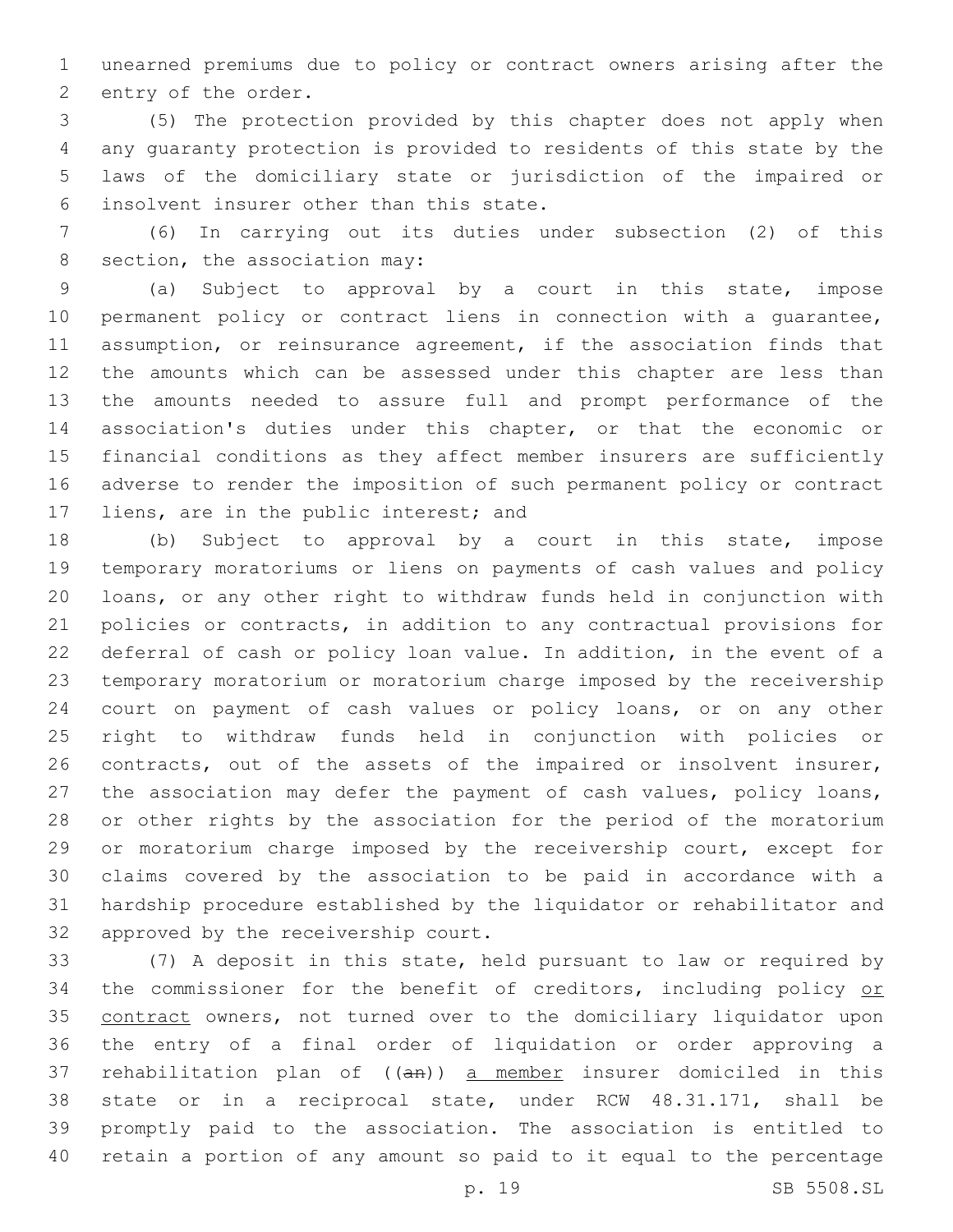1 determined by dividing the aggregate amount of policy or contract owners' claims related to that insolvency for which the association has provided statutory benefits by the aggregate amount of all policy 4 or contract owners' claims in this state related to that insolvency and shall remit to the domiciliary receiver the amount so paid to the association and not retained under this subsection. Any amount so paid to the association less the amount not retained by it shall be treated as a distribution of estate assets under RCW 48.31.185 or similar provision of the state of domicile of the impaired or 10 insolvent insurer.

 (8) If the association fails to act within a reasonable period of time with respect to an insolvent insurer, as provided in subsection (2) of this section, the commissioner has the powers and duties of the association under this chapter with respect to the insolvent 15 insurer.

 (9) The association may render assistance and advice to the commissioner, upon the commissioner's request, concerning rehabilitation, payment of claims, continuance of coverage, or the performance of other contractual obligations of an impaired or 20 insolvent insurer.

 (10) The association has standing to appear or intervene before a court or agency in this state with jurisdiction over an impaired or insolvent insurer concerning which the association is or may become obligated under this chapter or with jurisdiction over any person or property against which the association may have rights through subrogation or otherwise. Standing extends to all matters germane to the powers and duties of the association, including, but not limited 28 to, proposals for reissuing, reinsuring, modifying, or quaranteeing the policies or contracts of the impaired or insolvent insurer and 30 the determination of the policies or contracts and contractual obligations. The association also has the right to appear or intervene before a court or agency in another state with jurisdiction over an impaired or insolvent insurer for which the association is or may become obligated or with jurisdiction over any person or property against whom the association may have rights through subrogation or otherwise.36

 (11)(a) A person receiving benefits under this chapter is deemed to have assigned the rights under, and any causes of action against any person for losses arising under, resulting from, or otherwise relating to, the covered policy or contract to the association to the

p. 20 SB 5508.SL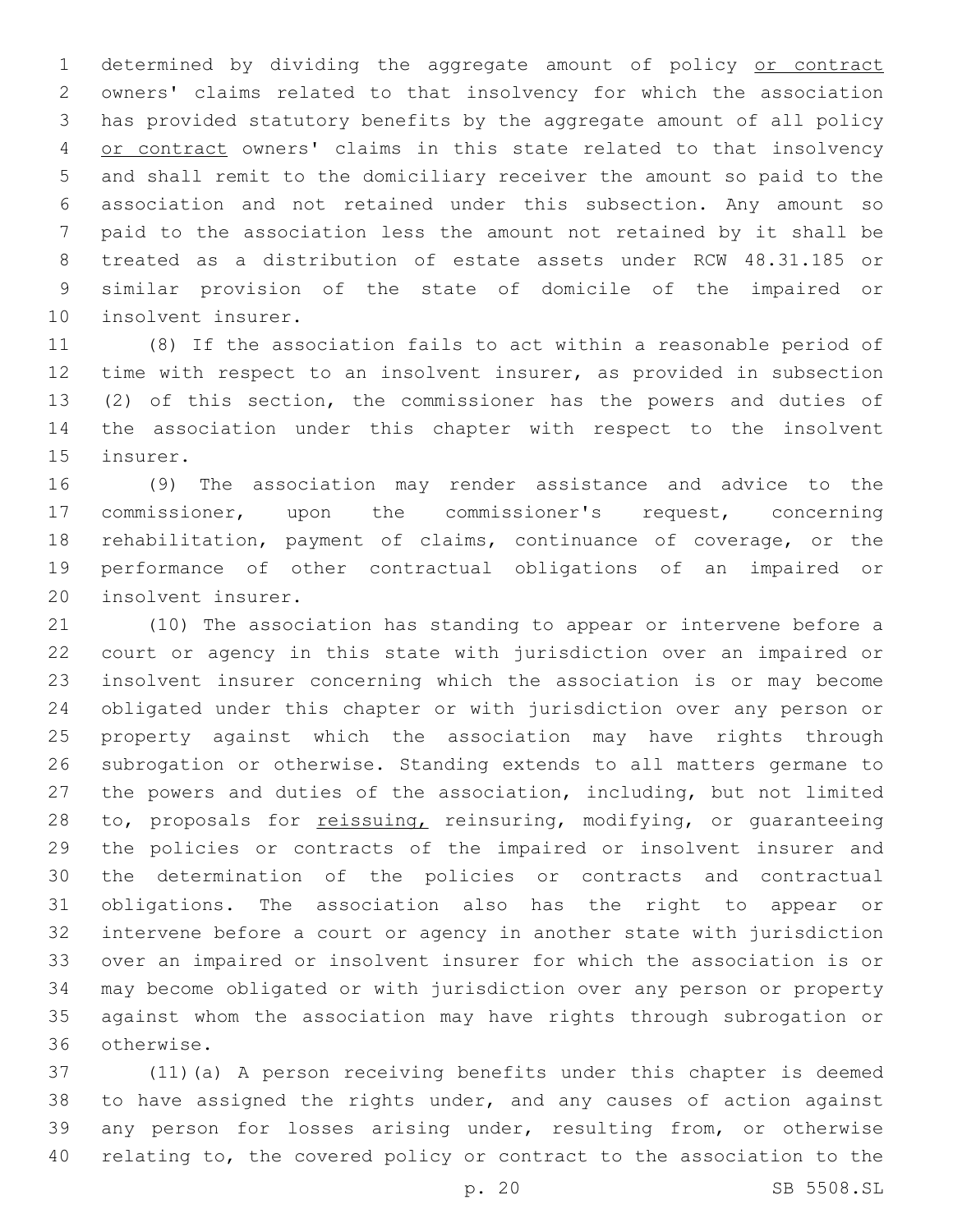extent of the benefits received because of this chapter, whether the benefits are payments of or on account of contractual obligations, continuation of coverage, or provision of substitute or alternative 4 policies, contracts, or coverages. The association may require an assignment to it of such rights and cause of action by any enrollee, payee, policy or contract owner, beneficiary, insured, or annuitant as a condition precedent to the receipt of any right or benefits 8 conferred by this chapter upon the person.

 (b) The subrogation rights of the association under this subsection have the same priority against the assets of the impaired or insolvent insurer as that possessed by the person entitled to 12 receive benefits under this chapter.

 (c) In addition to (a) and (b) of this subsection, the association has all common law rights of subrogation and any other equitable or legal remedy that would have been available to the 16 impaired or insolvent insurer or owner, enrollee, beneficiary, or payee of a policy or contract with respect to the policy or contracts, including without limitation, in the case of a structured settlement annuity, any rights of the owner, beneficiary, or payee of the annuity, to the extent of benefits received under this chapter, against a person originally or by succession responsible for the losses arising from the personal injury relating to the annuity or payment therefor, excepting any such person responsible solely by reason of serving as an assignee in respect of a qualified assignment under section 130 of the United States Internal Revenue Code.

 (d) If (a) through (c) of this subsection are invalid or ineffective with respect to any person or claim for any reason, the amount payable by the association with respect to the related covered obligations shall be reduced by the amount realized by any other person with respect to the person or claim that is attributable to 31 the policies or contracts, or portion thereof, covered by the 32 association.

 (e) If the association has provided benefits with respect to a covered obligation and a person recovers amounts as to which the association has rights as described in this subsection, the person shall pay to the association the portion of the recovery attributable 37 to the policies or contracts, or portion thereof, covered by the association.38

 (12) In addition to the rights and powers elsewhere in this 40 chapter, the association may: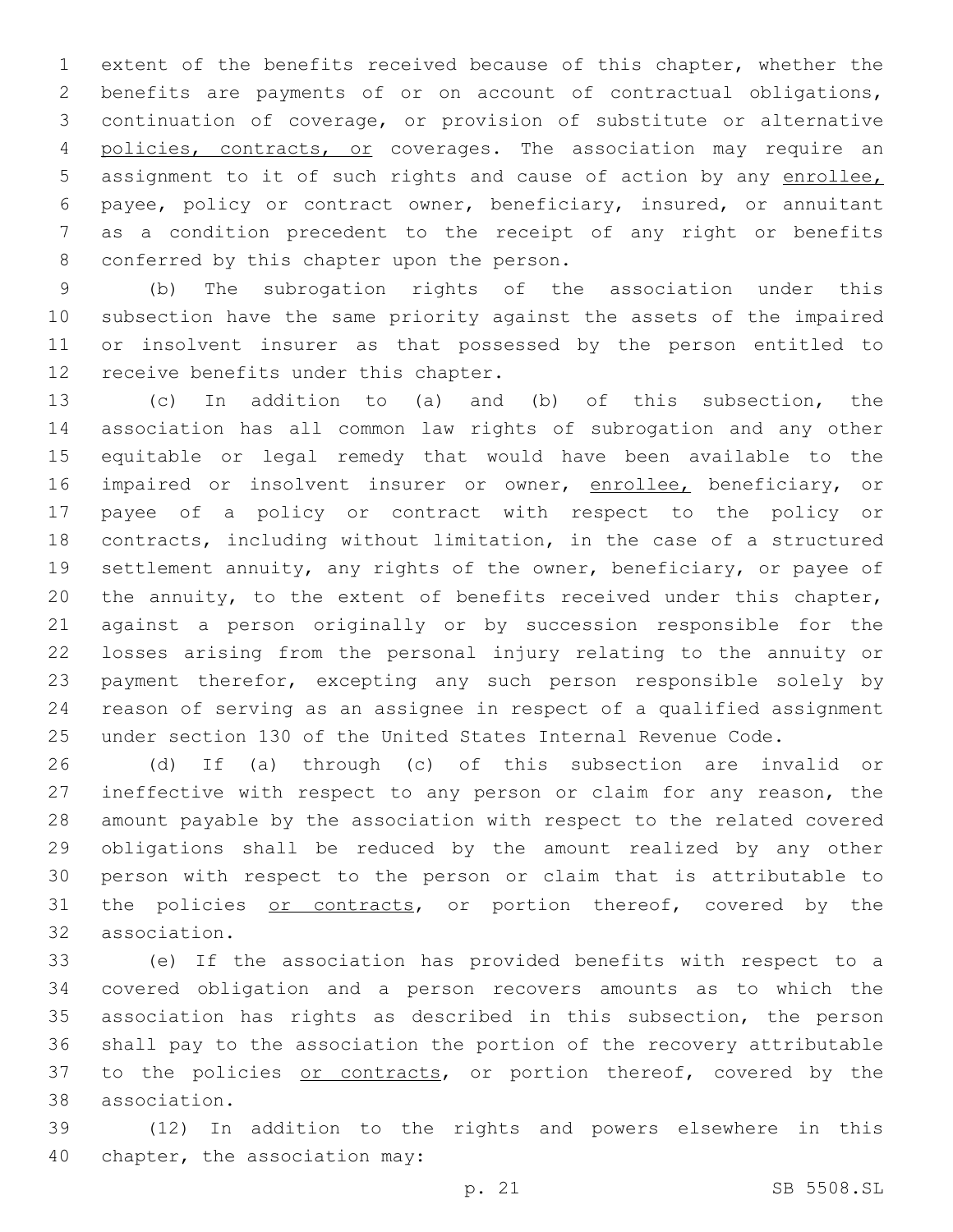1 (a) Enter into such contracts as are necessary or proper to carry 2 out the provisions and purposes of this chapter;

3 (b) Sue or be sued, including taking any legal actions necessary 4 or proper to recover any unpaid assessments under RCW 48.32A.085 and 5 to settle claims or potential claims against it;

 (c) Borrow money to effect the purposes of this chapter; any notes or other evidence of indebtedness of the association not in default are legal investments for domestic insurers and may be 9 carried as admitted assets;

 (d) Employ or retain such persons as are necessary or appropriate to handle the financial transactions of the association, and to perform such other functions as become necessary or proper under this 13 chapter;

14 (e) Take such legal action as may be necessary or appropriate to 15 avoid or recover payment of improper claims;

16 (f) Exercise, for the purposes of this chapter and to the extent 17 approved by the commissioner, the powers of a domestic life  $((\theta \cdot \hat{r}))$ 18 insurer, disability insurer, health care service contractor, or 19 health maintenance organization, but in no case may the association 20 issue insurance policies or annuity contracts other than those issued 21 to perform its obligations under this chapter;

22 (g) Organize itself as a corporation or in other legal form 23 permitted by the laws of the state;

24 (h) Request information from a person seeking coverage from the 25 association in order to aid the association in determining its 26 obligations under this chapter with respect to the person, and the 27 person shall promptly comply with the request; ((and))

28 (i) In accordance with the terms and conditions of the policy or 29 contract, file for actuarially justified rate or premium increases 30 for any policy or contract for which it provides coverage under this 31 chapter; and

32 (j) Take other necessary or appropriate action to discharge its 33 duties and obligations under this chapter or to exercise its powers 34 under this chapter.

35 (13) The association may join an organization of one or more 36 other state associations of similar purposes, to further the purposes 37 and administer the powers and duties of the association.

38 (14)(a) At any time within one year after the coverage date, 39 which is the date on which the association becomes responsible for 40 the obligations of a member insurer, the association may elect to

p. 22 SB 5508.SL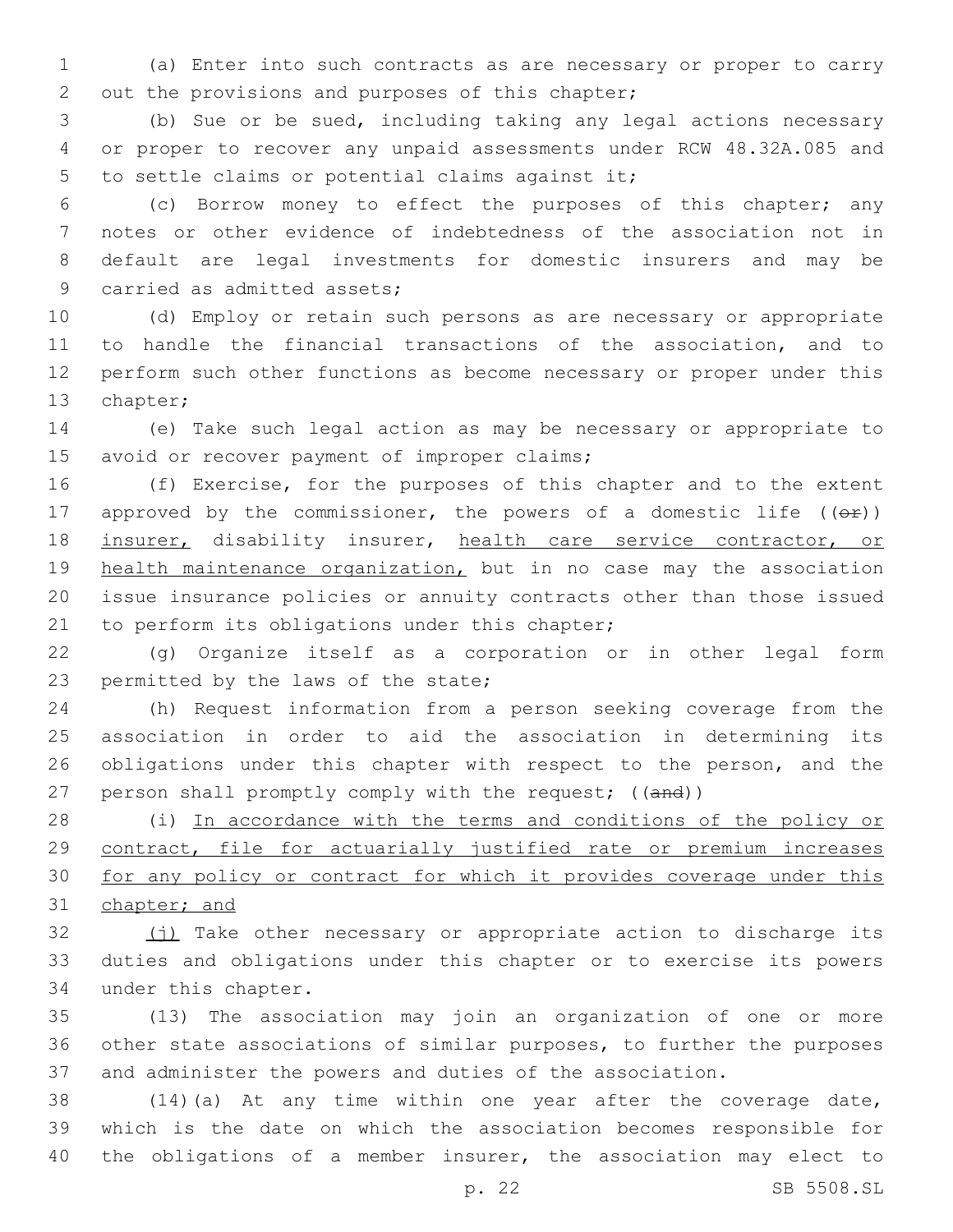succeed to the rights and obligations of the member insurer, that 2 accrue on or after the coverage date and that relate to policies, 3 contracts, or annuities, covered( $(\tau)$ ) in whole or in part( $(\tau)$ ) by the association, under any one or more indemnity reinsurance agreements entered into by the member insurer as a ceding insurer and selected by the association. However, the association may not exercise an election with respect to a reinsurance agreement if the receiver, rehabilitator, or liquidator of the member insurer has previously and expressly disaffirmed the reinsurance agreement. The election is effective when notice is provided to the receiver, rehabilitator, or liquidator and to the affected reinsurers. If the association makes an election, the following provisions apply with respect to the 13 agreements selected by the association:

 (i) The association is responsible for all unpaid premiums due under the agreements, for periods both before and after the coverage date, and is responsible for the performance of all other obligations to be performed after the coverage date, in each case which relate to 18 policies, contracts, or annuities, covered( $(\tau)$ ) in whole or in 19 part( $(\tau)$ ) by the association. The association may charge policies, 20 contracts, or annuities, covered in part by the association, through reasonable allocation methods, the costs for reinsurance in excess of 22 the obligations of the association;

 (ii) The association is entitled to any amounts payable by the reinsurer under the agreements with respect to losses or events that occur in periods after the coverage date and that relate to policies, 26 contracts, or annuities, covered by the association  $(\tau)$ ) in whole or in part. However, upon receipt of any such amounts, the association 28 is obliged to pay to the beneficiary under the policy  $((\theta \cdot \mathbf{r}))$ 29 contract, or annuity on account of which the amounts were paid a portion of the amount equal to the excess of: The amount received by the association, over the benefits paid by the association on account 32 of the policy  $((e^E))^L$  contract, or annuity, less the retention of the impaired or insolvent member insurer applicable to the loss or event;

 (iii) Within thirty days following the association's election, the association and each indemnity reinsurer shall calculate the net balance due to or from the association under each reinsurance agreement as of the date of the association's election, giving full credit to all items paid by either the member insurer, or its receiver, rehabilitator, or liquidator, or the indemnity reinsurer during the period between the coverage date and the date of the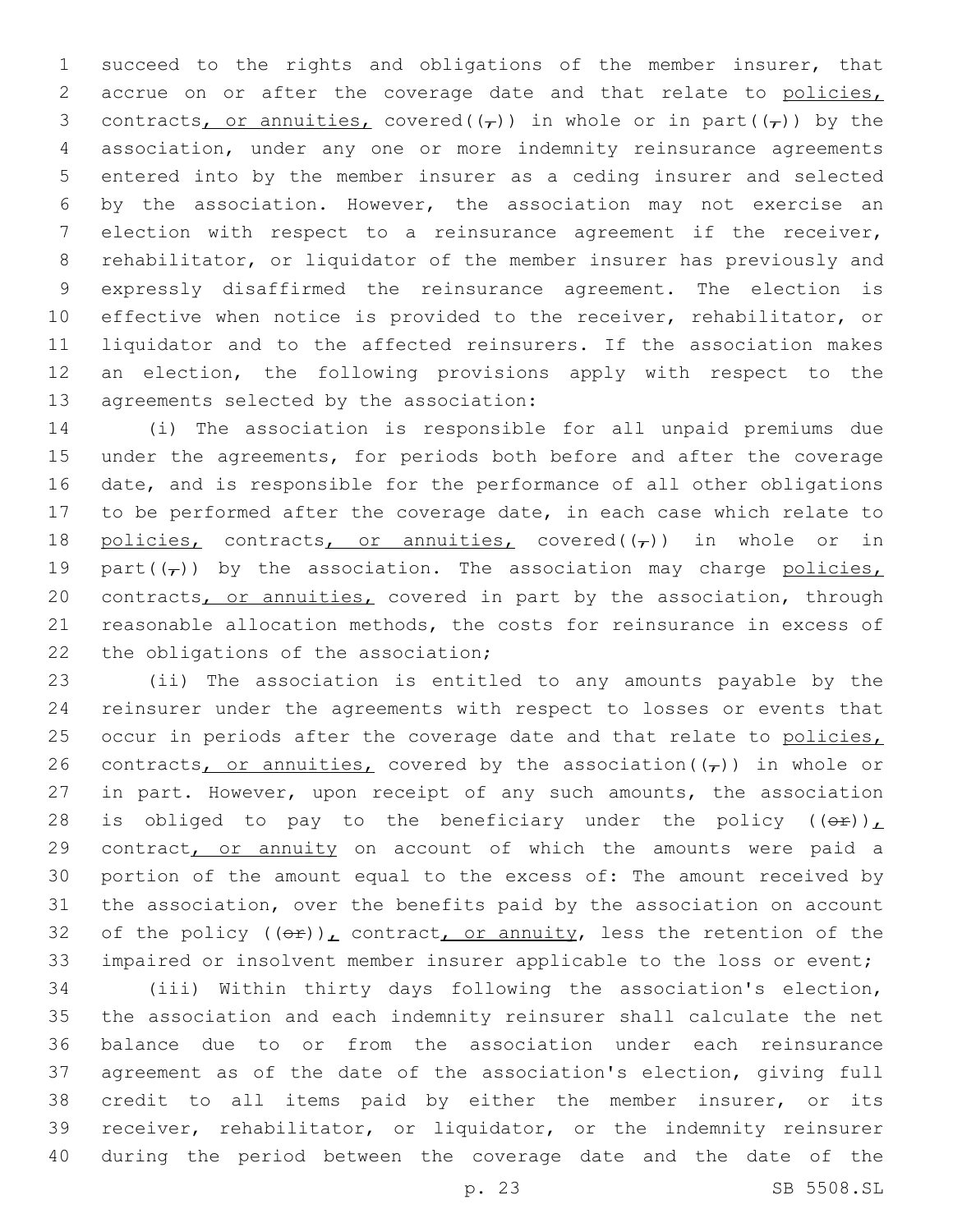association's election. Either the association or indemnity reinsurer shall pay the net balance due the other within five days of the completion of this calculation. If the receiver, rehabilitator, or liquidator has received any amounts due the association pursuant to (a)(ii) of this subsection, the receiver, rehabilitator, or liquidator shall remit the same to the association as promptly as 7 practicable; and

 (iv) If the association, within sixty days of the election, pays the premiums due for periods both before and after the coverage date 10 that relate to policies, contracts, or annuities, covered by the 11 association( $(\tau)$ ) in whole or in part, the reinsurer is not entitled 12 to terminate the reinsurance agreements, insofar as the agreements 13 relate to policies, contracts, or annuities, covered by the 14 association( $(\tau)$ ) in whole or in part, and is not entitled to set off any unpaid premium due for periods prior to the coverage date against 16 amounts due the association;

 (b) In the event the association transfers its obligations to 18 another member insurer, and if the association and the other member 19 insurers agree, the other member insurer succeeds to the rights and obligations of the association under (a) of this subsection effective as of the date agreed upon by the association and the other member insurers and regardless of whether the association has made the election referred to in (a) of this subsection. However:

 (i) The indemnity reinsurance agreements automatically terminate for new reinsurance unless the indemnity reinsurer and the other 26 member insurers agree to the contrary;

 (ii) The obligations described in (a)(ii) of this subsection no longer apply on and after the date the indemnity reinsurance 29 agreement is transferred to the third party member insurer; and

 (iii) This subsection (14)(b) does not apply if the association has previously expressly determined in writing that it will not exercise the election referred to in (a) of this subsection;

 (c) The provisions of this subsection supersede the provisions of any law of this state or of any affected reinsurance agreement that provides for or requires any payment of reinsurance proceeds, on account of losses or events that occur in periods after the coverage date, to the receiver, liquidator, or rehabilitator of the insolvent ((member)) insurer. The receiver, rehabilitator, or liquidator remains entitled to any amounts payable by the reinsurer under the reinsurance agreement with respect to losses or events that occur in

p. 24 SB 5508.SL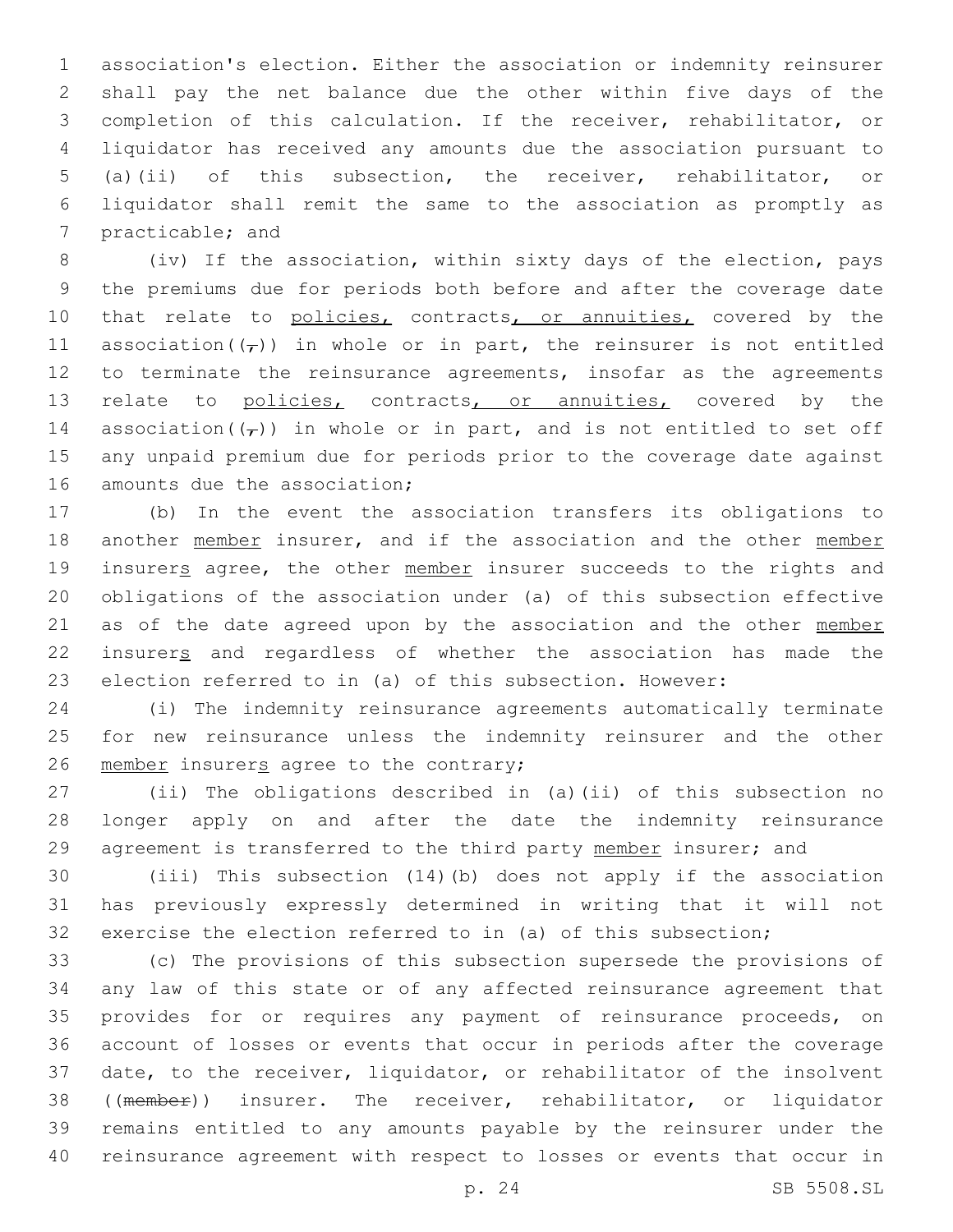periods prior to the coverage date, subject to applicable setoff 2 provisions; and

 (d) Except as set forth under this subsection, this subsection does not alter or modify the terms and conditions of the indemnity reinsurance agreements of the insolvent ((member)) insurer. This subsection does not abrogate or limit any rights of any reinsurer to claim that it is entitled to rescind a reinsurance agreement. This 8 subsection does not give a policy or contract owner, an enrollee, or a beneficiary an independent cause of action against an indemnity reinsurer that is not otherwise set forth in the indemnity 11 reinsurance agreement.

 (15) The board of directors of the association has discretion and may exercise reasonable business judgment to determine the means by which the association provides the benefits of this chapter in an 15 economical and efficient manner.

 (16) When the association has arranged or offered to provide the benefits of this chapter to a covered person under a plan or arrangement that fulfills the association's obligations under this chapter, the person is not entitled to benefits from the association in addition to or other than those provided under the plan or 21 arrangement.

 (17) Venue in a suit against the association arising under this chapter is in the county in which liquidation or rehabilitation 24 proceedings have been filed in the case of a domestic member insurer. In other cases, venue is in King county or Thurston county. The association is not required to give an appeal bond in an appeal that relates to a cause of action arising under this chapter.

 (18) In carrying out its duties in connection with guaranteeing, 29 assuming, reissuing, or reinsuring policies or contracts under 30 subsection (1) or (2) of this section, the association may  $\left(\frac{1}{\epsilon}, \frac{1}{\epsilon}\right)$ 31 to approval of the receivership court,)) issue substitute coverage 32 for a policy or contract that provides an interest rate, crediting rate, or similar factor determined by use of an index or other external reference stated in the policy or contract employed in calculating returns or changes in value by issuing an alternative policy or contract in accordance with the following provisions:

 (a) In lieu of the index or other external reference provided for in the original policy or contract, the alternative policy or contract provides for: (i) A fixed interest rate; (ii) payment of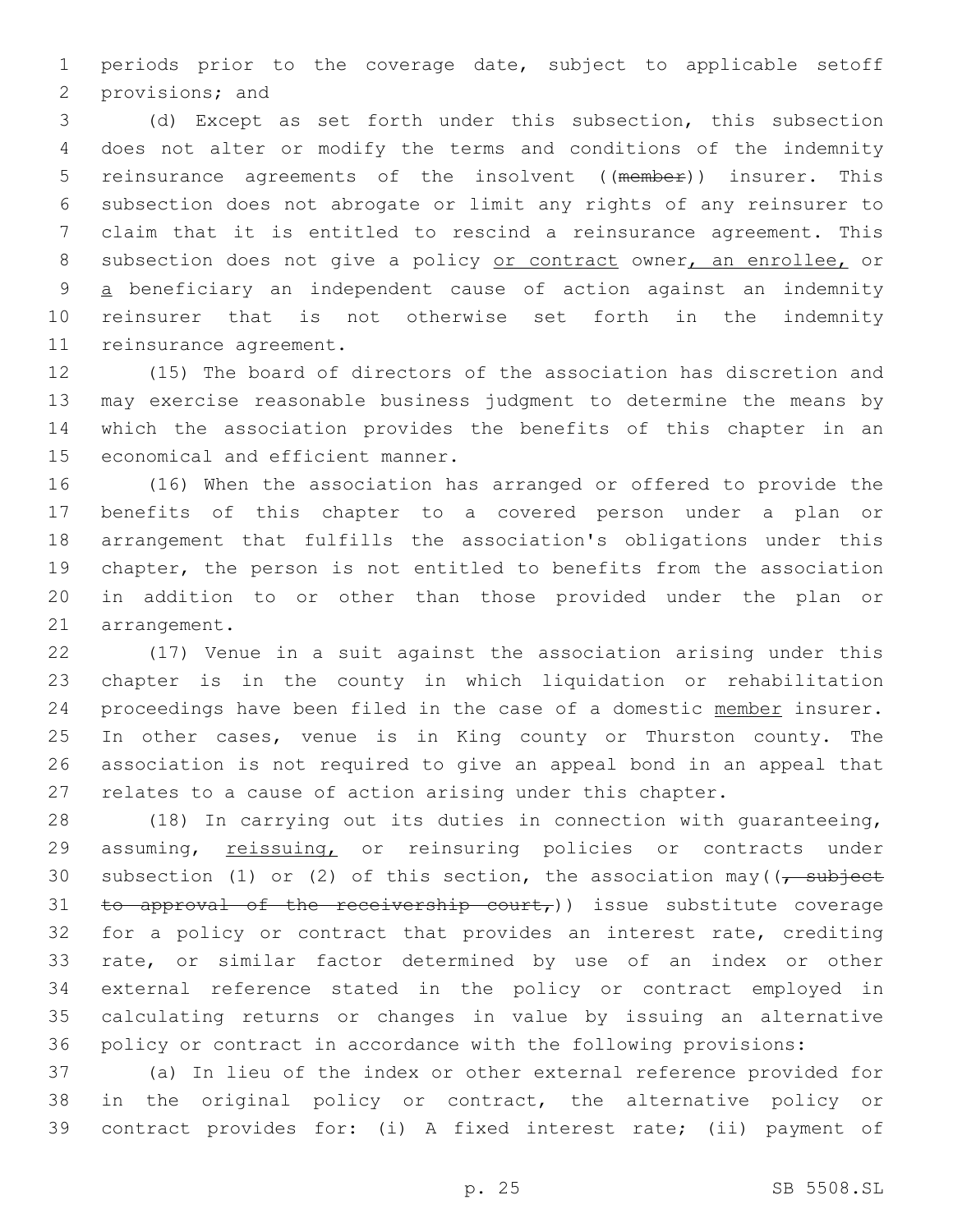dividends with minimum guarantees; or (iii) a different method for 2 calculating interest or changes in value;

 (b) There is no requirement for evidence of insurability, waiting period, or other exclusion that would not have applied under the 5 replaced policy or contract; and

 (c) The alternative policy or contract is substantially similar to the replaced policy or contract in all other material terms.

 **Sec. 7.** RCW 48.32A.085 and 2001 c 50 s 9 are each amended to 9 read as follows:

 (1) For the purpose of providing the funds necessary to carry out the powers and duties of the association, the board of directors shall assess the member insurers, separately for each account, at such time and for such amounts as the board finds necessary. Assessments are due not less than thirty days after prior written notice to the member insurers and accrue interest at twelve percent 16 per annum on and after the due date.

(2) There are two classes of assessments, as follows:

 (a) Class A assessments are authorized and called for the purpose of meeting administrative and legal costs and other expenses. Class A assessments may be authorized and called whether or not related to a 21 particular impaired or insolvent insurer; and

 (b) Class B assessments are authorized and called to the extent necessary to carry out the powers and duties of the association under RCW 48.32A.075 with regard to an impaired or an insolvent insurer.

 (3)(a) The amount of a class A assessment is determined by the board and may be authorized and called on a pro rata or nonpro rata basis. If pro rata, the board may provide that it be credited against 28 future class B assessments. ((The total of all nonpro rata 29 assessments may not exceed one hundred fifty dollars per member 30 insurer in any one calendar year.))

31 (b) The amount of a class B assessment ((may)), except for assessments related to long-term care insurance, must be allocated for assessment purposes ((among)) between the accounts and among the 34 subaccounts of the life insurance and annuity accounts, pursuant to an allocation formula which may be based on the premiums or reserves of the impaired or insolvent insurer or any other standard determined by the board to be fair and reasonable under the circumstances.

 ( $(\frac{1}{2})$ ) (c) The amount of the class B assessment for long-term care insurance written by an impaired or insolvent insurer must be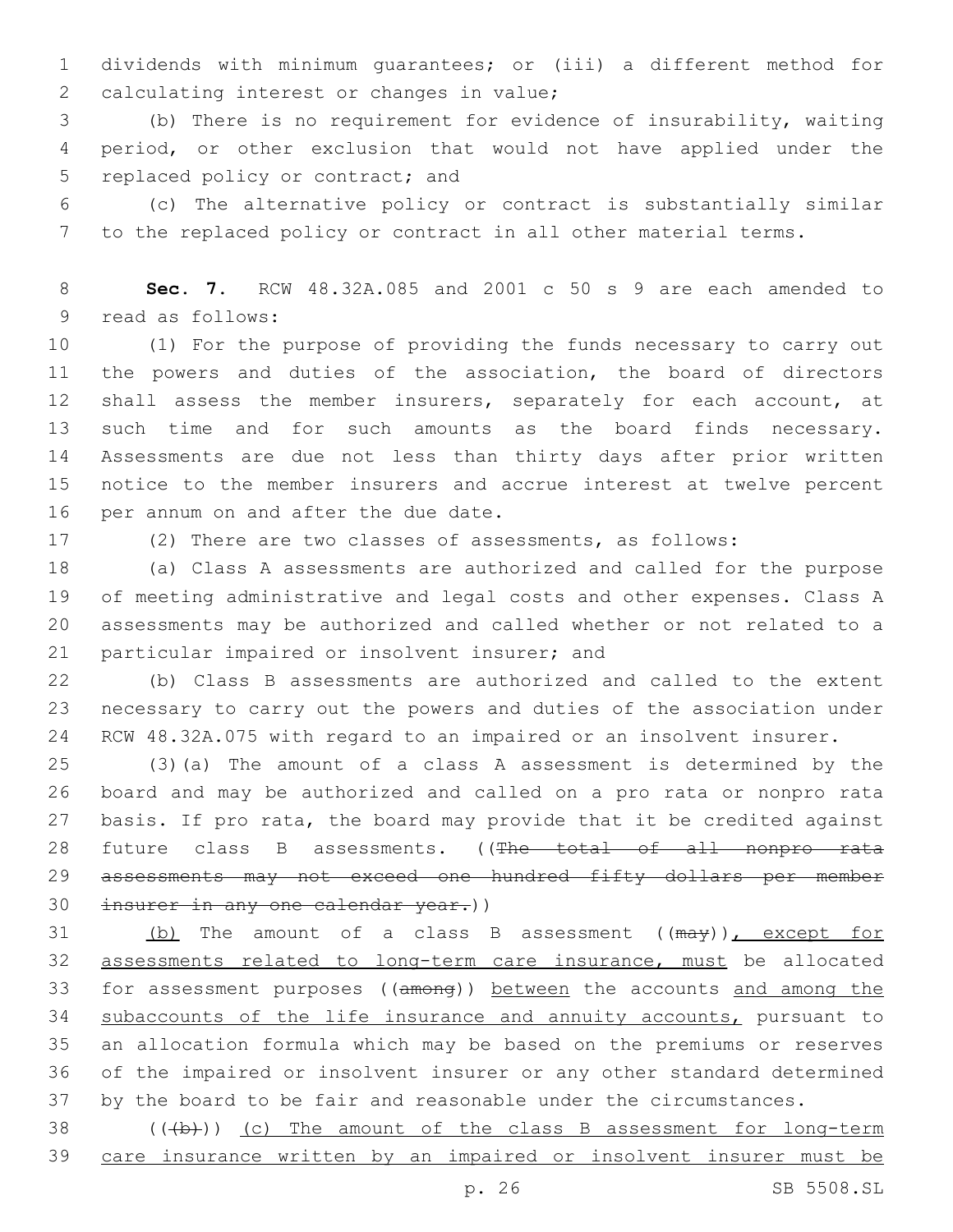allocated according to a methodology included in the plan of 2 operation and approved by the commissioner. The methodology must provide for 50 percent of the assessment to be allocated to disability and health member insurers and 50 percent to be allocated 5 to life and annuity member insurers.

 (d) Class B assessments against member insurers for each account and subaccount must be in the proportion that the premiums received on business in this state by each assessed member insurer on policies or contracts covered by each account for the three most recent calendar years for which information is available preceding the year in which the insurer became insolvent or, in the case of an 12 assessment with respect to an impaired insurer, the three most recent calendar years for which information is available preceding the year in which the insurer became impaired, bears to premiums received on business in this state for those calendar years by all assessed 16 member insurers.

 $(17$  ( $(\overline{\left\langle e\right\rangle})$ ) (e) Assessments for funds to meet the requirements of the association with respect to an impaired or insolvent insurer may not be authorized or called until necessary to implement the purposes of this chapter. Classification of assessments under subsection (2) of this section and computation of assessments under this subsection must be made with a reasonable degree of accuracy, recognizing that exact determinations are not always possible. The association shall notify each member insurer of its anticipated pro rata share of an authorized assessment not yet called within one hundred eighty days 26 after the assessment is authorized.

 (4) The association may abate or defer, in whole or in part, the assessment of a member insurer if, in the opinion of the board, payment of the assessment would endanger the ability of the member insurer to fulfill its contractual obligations. In the event an assessment against a member insurer is abated, or deferred in whole or in part, the amount by which the assessment is abated or deferred may be assessed against the other member insurers in a manner consistent with the basis for assessments set forth in this section. Once the conditions that caused a deferral have been removed or rectified, the member insurer shall pay all assessments that were deferred pursuant to a repayment plan approved by the association.

 (5)(a)(i) Subject to the provisions of (a)(ii) of this subsection, the total of all assessments authorized by the association with respect to a member insurer for each subaccount of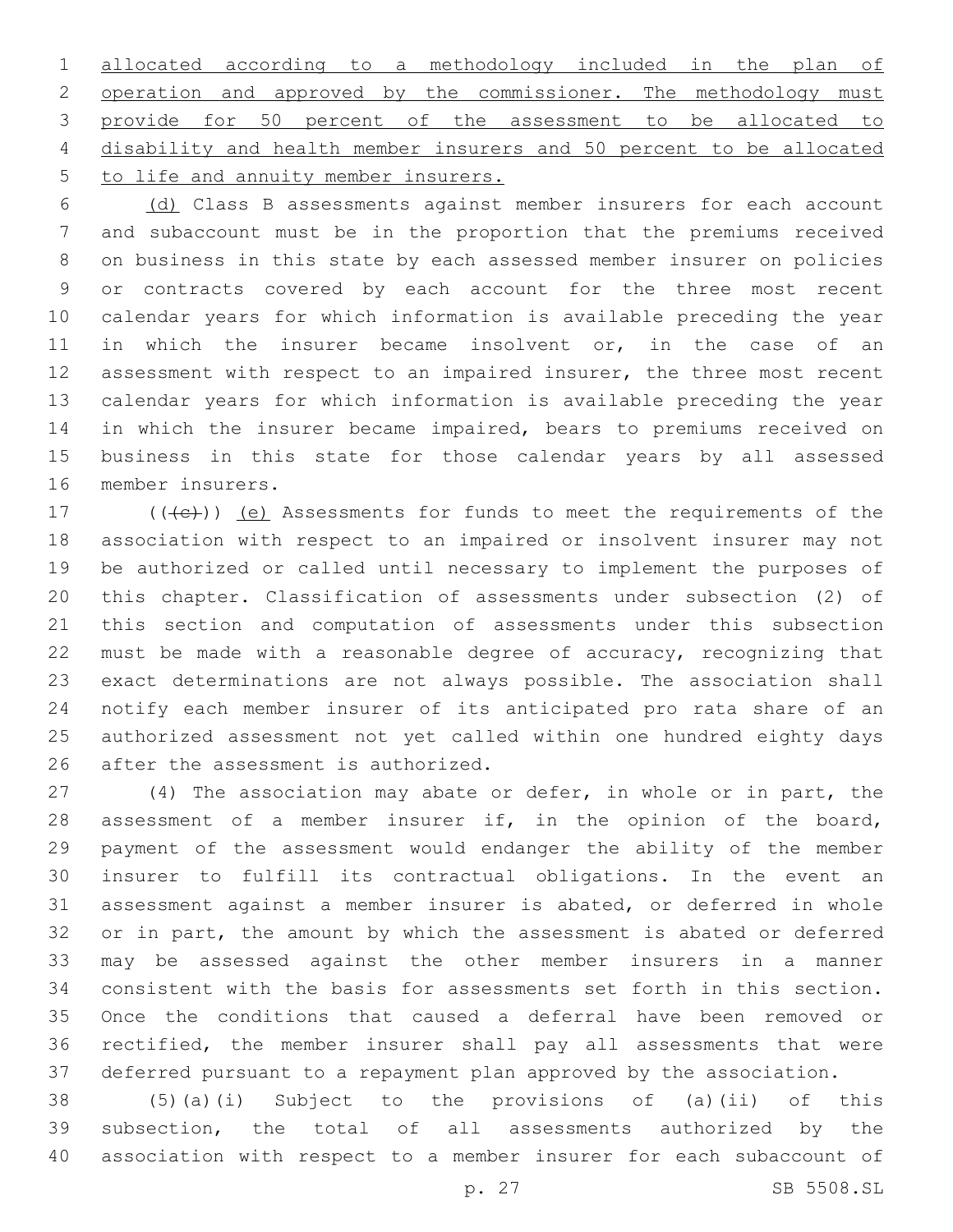1 the life insurance and annuity account and for the ((health)) disability insurance account may not in one calendar year exceed two percent of that member insurer's average annual premiums received in this state on the policies and contracts covered by the subaccount or account during the three calendar years preceding the year in which the insurer became an impaired or insolvent insurer.

 (ii) If two or more assessments are authorized in one calendar year with respect to insurers that become impaired or insolvent in different calendar years, the average annual premiums for purposes of the aggregate assessment percentage limitation in (a)(i) of this subsection must be equal and limited to the higher of the three-year average annual premiums for the applicable subaccount or account as 13 calculated under this section.

 (iii) If the maximum assessment, together with the other assets 15 of the association in an account, does not provide in one year in either account an amount sufficient to carry out the responsibilities of the association, the necessary additional funds must be assessed 18 as soon thereafter as permitted by this chapter.

 (b) The board may provide in the plan of operation a method of allocating funds among claims, whether relating to one or more impaired or insolvent insurers, when the maximum assessment is 22 insufficient to cover anticipated claims.

 (c) If the maximum assessment for a subaccount of the life and annuity account in one year does not provide an amount sufficient to 25 carry out the responsibilities of the association, then under 26 subsection (3)( $(\frac{1}{2})$ ) (d) of this section, the board shall access the other subaccounts of the life and annuity account for the necessary additional amount, subject to the maximum stated in (a) of this 29 subsection.

 (6) The board may, by an equitable method as established in the plan of operation, refund to member insurers, in proportion to the 32 contribution of each member insurer to that account, the amount by which the assets of the account exceed the amount the board finds is necessary to carry out during the coming year the obligations of the association with regard to that account, including assets accruing from assignment, subrogation, net realized gains, and income from investments. A reasonable amount may be retained in any account to provide funds for the continuing expenses of the association and for 39 future losses claims.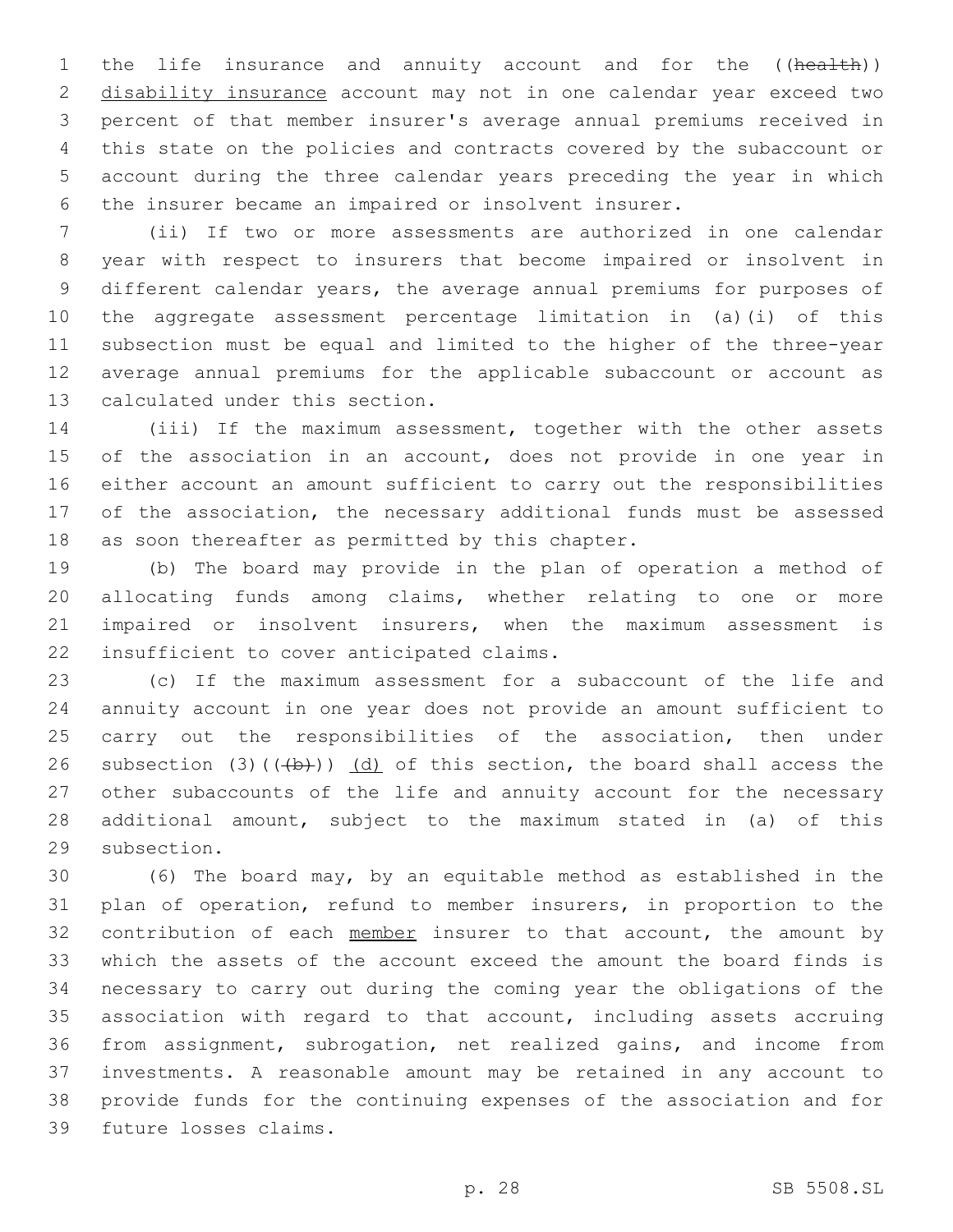(7) Any member insurer may when determining its premium rates and policy owner dividends, as to any kind of insurance, health care service contractor business, or health maintenance organization business within the scope of this chapter, consider the amount reasonably necessary to meet its assessment obligations under this 6 chapter.

 (8) The association shall issue to each member insurer paying an assessment under this chapter, other than a class A assessment, a certificate of contribution, in a form prescribed by the commissioner, for the amount of the assessment paid. All outstanding certificates must be of equal dignity and priority without reference to amounts or dates of issue. A certificate of contribution may be 13 shown by the member insurer in its financial statement as an asset in such form and for such amount, if any, and period of time as the 15 commissioner may approve.

 (9)(a) A member insurer that wishes to protest all or part of an assessment shall pay when due the full amount of the assessment as set forth in the notice provided by the association. The payment is available to meet association obligations during the pendency of the protest or any subsequent appeal. Payment must be accompanied by a statement in writing that the payment is made under protest and setting forth a brief statement of the grounds for the protest.

 (b) Within sixty days following the payment of an assessment under protest by a member insurer, the association shall notify the member insurer in writing of its determination with respect to the protest unless the association notifies the member insurer that additional time is required to resolve the issues raised by the 28 protest.

 (c) Within thirty days after a final decision has been made, the association shall notify the protesting member insurer in writing of that final decision. Within sixty days of receipt of notice of the final decision, the protesting member insurer may appeal that final 33 action to the commissioner.

 (d) In the alternative to rendering a final decision with respect to a protest based on a question regarding the assessment base, the association may refer protests to the commissioner for a final decision, with or without a recommendation from the association.

 (e) If the protest or appeal on the assessment is upheld, the amount paid in error or excess must be returned to the member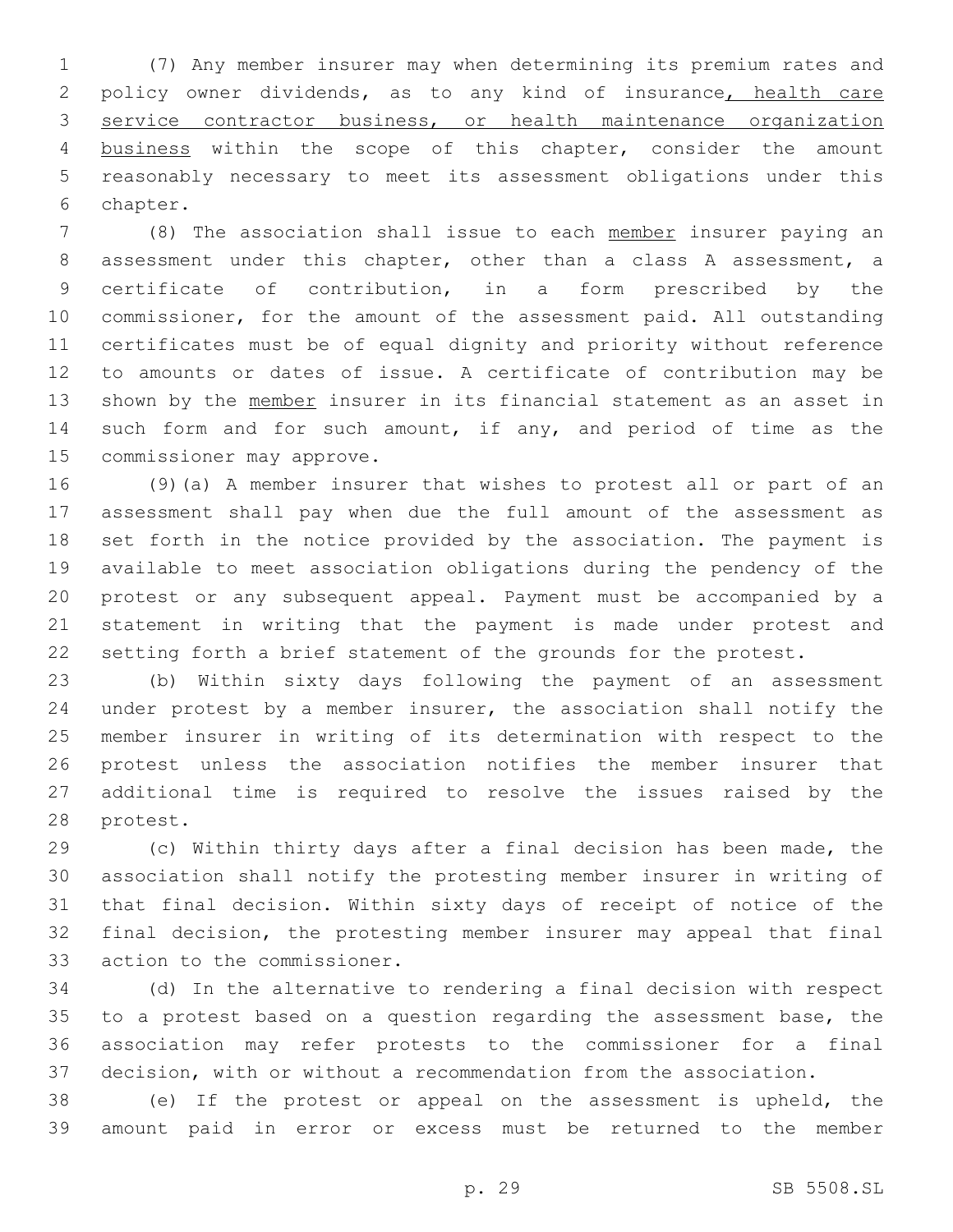((company)) insurer. Interest on a refund due a protesting member must be paid at the rate actually earned by the association.

 (10) The association may request information of member insurers in order to aid in the exercise of its power under this section and member insurers shall promptly comply with a request.

 **Sec. 8.** RCW 48.32A.095 and 2001 c 50 s 10 are each amended to 7 read as follows:

 (1)(a) The association shall submit to the commissioner a plan of operation and any amendments necessary or suitable to assure the fair, reasonable, and equitable administration of the association. The plan of operation and any amendments are effective upon the commissioner's written approval or unless it has not been disapproved 13 within thirty days.

 (b) If the association fails to submit a suitable plan of operation within one hundred twenty days following July 22, 2001, or if at any time thereafter the association fails to submit suitable amendments to the plan, the commissioner shall, after notice and hearing, adopt reasonable rules as necessary or advisable to effectuate the provisions of this chapter. The rules continue in force until modified by the commissioner or superseded by a plan submitted by the association and approved by the commissioner.

(2) All member insurers shall comply with the plan of operation.

 (3) The plan of operation must, in addition to requirements 24 enumerated elsewhere in this chapter:

 (a) Establish procedures for handling the assets of the 26 association;

 (b) Establish the amount and method of reimbursing members of the 28 board of directors under RCW 48.32A.065;

 (c) Establish regular places and times for meetings including telephone conference calls of the board of directors;

 (d) Establish procedures for records to be kept of all financial transactions of the association, its agents, and the board of 33 directors;

 (e) Establish the procedures whereby selections for the board of directors are made and submitted to the commissioner;

 (f) Establish any additional procedures for assessments under RCW 48.32A.085; ((and))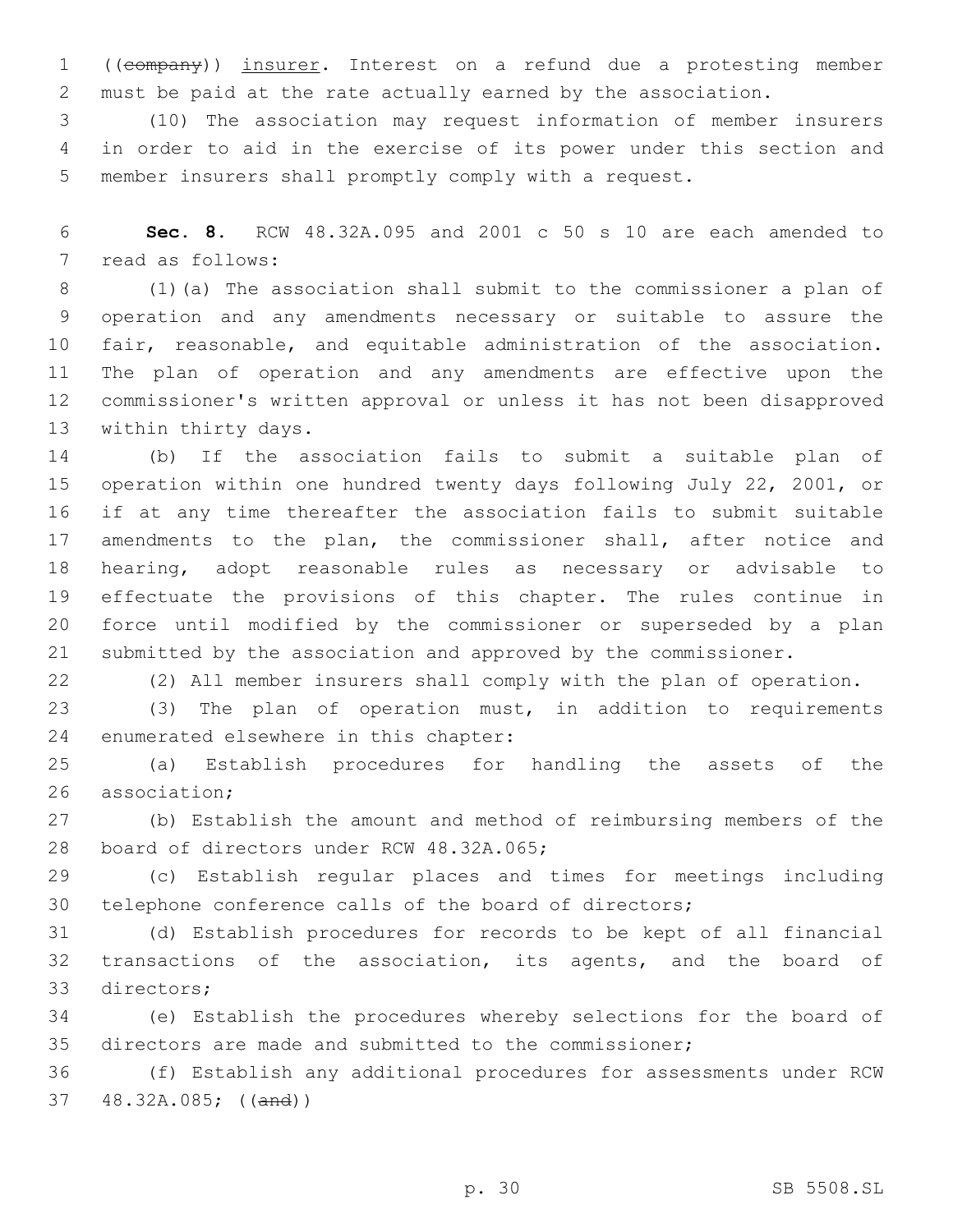(g) Establish procedures whereby a director may be removed for cause, including in the case where a member insurer becomes an 3 impaired or insolvent insurer;

 (h) Require the board of directors to establish policies and procedures for addressing conflicts of interests among the board of directors and the member insurers they represent; and

 (i) Contain additional provisions necessary or proper for the execution of the powers and duties of the association.

 (4) The plan of operation may provide that any or all powers and duties of the association, except those under RCW 48.32A.075(12)(c) and 48.32A.085, are delegated to a corporation, association, or other organization which performs or will perform functions similar to those of this association, or its equivalent, in two or more states. Such a corporation, association, or organization must be reimbursed for any payments made on behalf of the association and must be paid for its performance of any function of the association. A delegation under this subsection takes effect only with the approval of both the board of directors and the commissioner, and may be made only to a corporation, association, or organization which extends protection not substantially less favorable and effective than that provided by 21 this chapter.

 **Sec. 9.** RCW 48.32A.115 and 2001 c 50 s 12 are each amended to 23 read as follows:

 The commissioner shall aid in the detection and prevention of 25 member insurer insolvencies or impairments.

(1) It is the duty of the commissioner to:26

 (a) Notify the commissioners of all the other states, territories of the United States, and the District of Columbia within thirty days 29 following the action taken or the date the action occurs, when the commissioner takes any of the following actions against a member 31 insurer:

32 (i) Revocation of license;

33 (ii) Suspension of license; or

34 (iii) Makes a formal order that the ((company)) member insurer restrict its premium writing, obtain additional contributions to surplus, withdraw from the state, reinsure all or any part of its business, or increase capital, surplus, or any other account for the 38 security of policy owners, certificate holders, contract owners, or 39 creditors;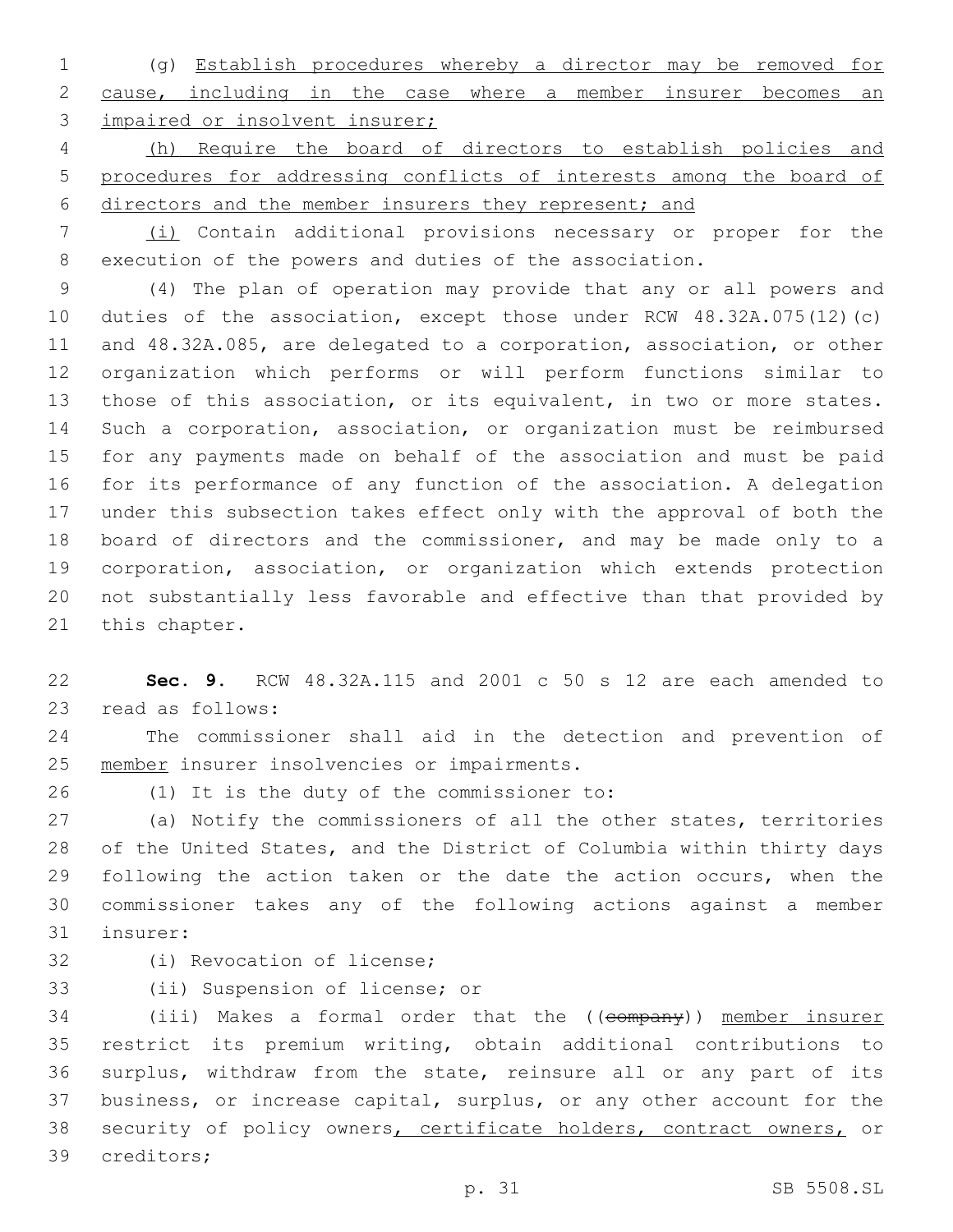(b) Report to the board of directors when the commissioner has taken any of the actions set forth in (a) of this subsection or has received a report from any other commissioner indicating that any such action has been taken in another state. The report to the board of directors must contain all significant details of the action taken or the report received from another commissioner;6

 (c) Report to the board of directors when the commissioner has reasonable cause to believe from an examination, whether completed or in process, of any member insurer that the insurer may be an impaired 10 or insolvent insurer; and

 (d) Furnish to the board of directors the national association of insurance commissioners insurance regulatory information system ratios and listings of companies not included in the ratios developed by the national association of insurance commissioners, and the board may use the information contained therein in carrying out its duties and responsibilities under this section. The report and the information must be kept confidential by the board of directors until such time as made public by the commissioner or other lawful 19 authority.

 (2) The commissioner may seek the advice and recommendations of the board of directors concerning any matter affecting the duties and responsibilities of the commissioner regarding the financial 23 condition of member insurers and ((companies)) insurers, health care service contractors, or health maintenance organizations seeking 25 admission to transact ((insurance)) business in this state.

 (3) The board of directors may, upon majority vote, make reports and recommendations to the commissioner upon any matter germane to the solvency, liquidation, rehabilitation, or conservation of any 29 member insurer or germane to the solvency of any ((company)) insurer, health care service contractor, or health maintenance organization 31 seeking to do ((an insurance)) business in this state. The reports 32 and recommendations are not public documents.

 (4) The board of directors may, upon majority vote, notify the commissioner of any information indicating a member insurer may be an 35 impaired or insolvent insurer.

 (5) The board of directors may, upon majority vote, make recommendations to the commissioner for the detection and prevention 38 of member insurer insolvencies.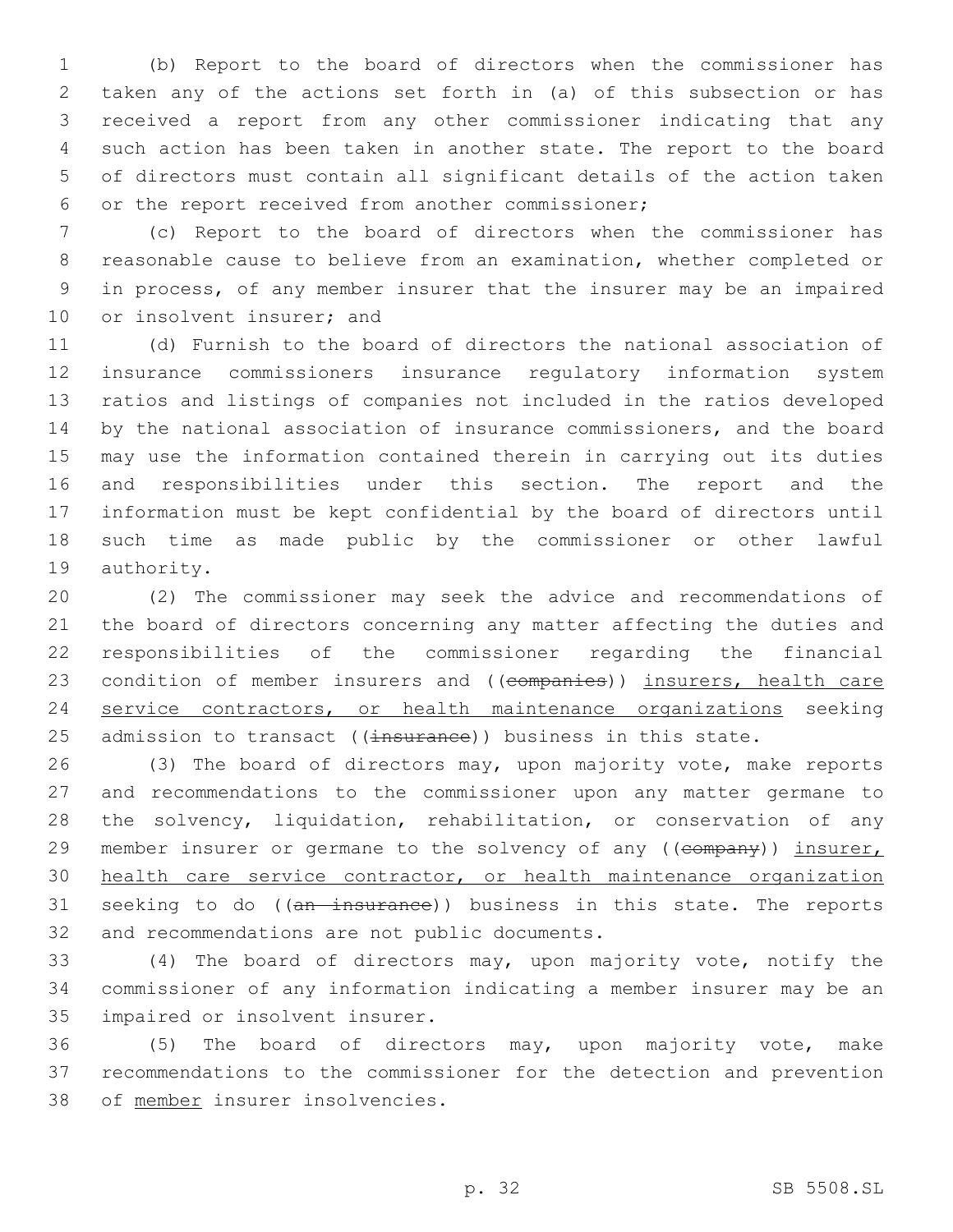**Sec. 10.** RCW 48.32A.135 and 2001 c 50 s 14 are each amended to 2 read as follows:

 (1) This chapter does not reduce the liability for unpaid assessments of the insureds of an impaired or insolvent insurer 5 operating under a plan with assessment liability.

 (2) Records must be kept of all meetings of the board of directors to discuss the activities of the association in carrying out its powers and duties under RCW 48.32A.075. The records of the association with respect to an impaired or insolvent insurer may not be disclosed prior to the termination of a liquidation, rehabilitation, or conservation proceeding involving the impaired or insolvent insurer, upon the termination of the impairment or insolvency of the insurer, or upon the order of a court of competent jurisdiction. This subsection does not limit the duty of the association to render a report of its activities under RCW 16 48.32A.145.

 (3) For the purpose of carrying out its obligations under this chapter, the association is a creditor of the impaired or insolvent insurer to the extent of assets attributable to covered policies reduced by any amounts to which the association is entitled as subrogee under RCW 48.32A.075(11). Assets of the impaired or insolvent insurer attributable to covered policies must be used to continue all covered policies and pay all contractual obligations of the impaired or insolvent insurer as required by this chapter. Assets attributable to covered policies, as used in this subsection, are that proportion of the assets which the reserves that should have been established for such policies bear to the reserves that should have been established for all policies of insurance written by the 29 impaired or insolvent insurer.

 (4) As a creditor of the impaired or insolvent insurer as established in subsection (3) of this section, the association and other similar associations are entitled to receive a disbursement of assets out of the marshaled assets, from time to time as the assets become available to reimburse it, as a credit against contractual obligations under this chapter. If the liquidator has not, within one 36 hundred twenty days of a final determination of insolvency of  $((an))$ 37 a member insurer by the receivership court, made an application to the court for the approval of a proposal to disburse assets out of marshaled assets to guaranty associations having obligations because of the insolvency, then the association is entitled to make

p. 33 SB 5508.SL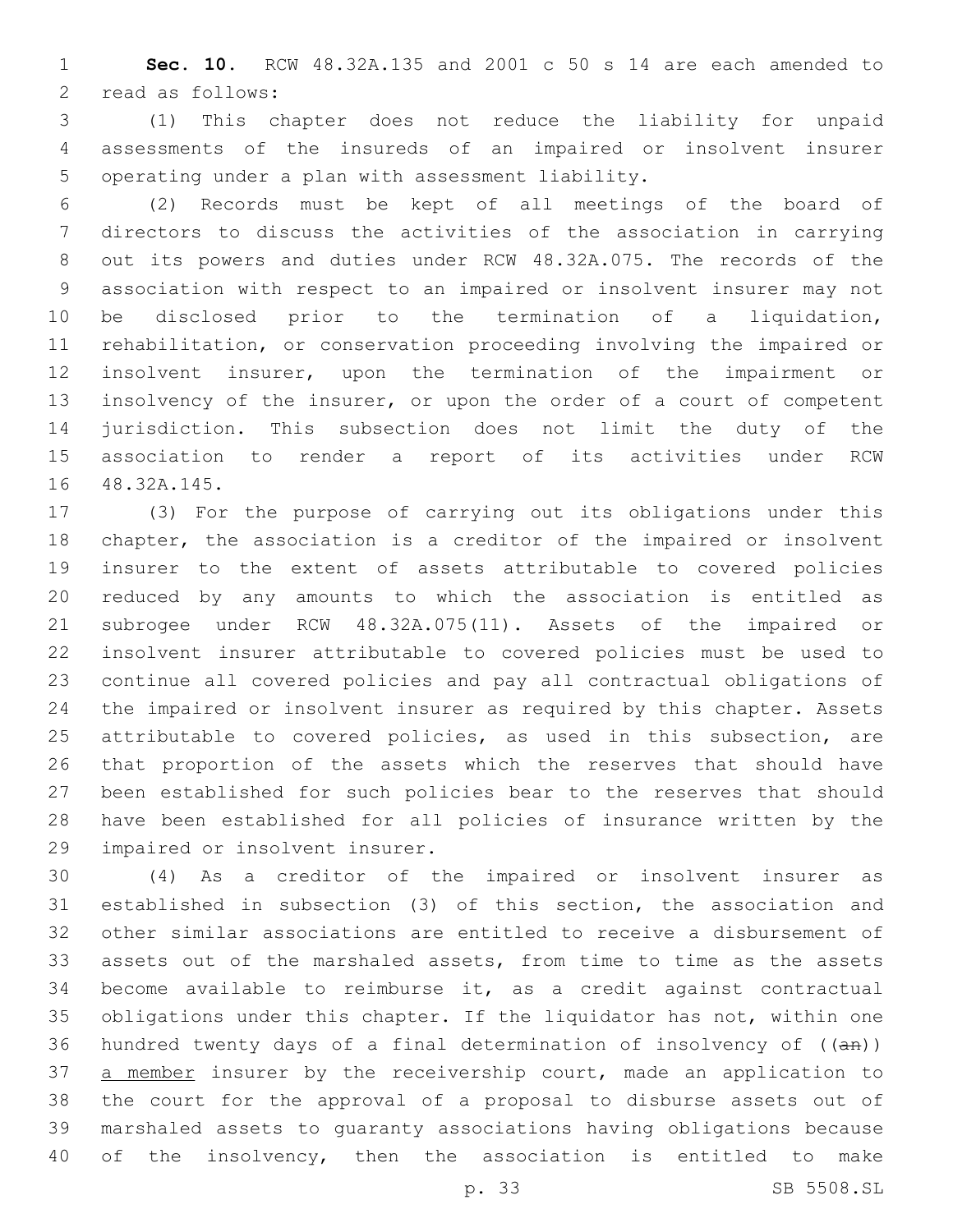application to the receivership court for approval of its own 2 proposal to disburse these assets.

 (5)(a) Prior to the termination of any liquidation, rehabilitation, or conservation proceeding, the court may take into consideration the contributions of the respective parties, including 6 the association,  $((the)$ ) shareholders, contract owners, certificate 7 holders, enrollees, and ((the)) policy owners of the insolvent insurer, and any other party with a bona fide interest, in making an equitable distribution of the ownership rights of the insolvent insurer. In such a determination, consideration must be given to the 11 welfare of the policy owners, contract owners, certificate holders, 12 and enrollees of the continuing or successor member insurer.

 (b) A distribution to stockholders, if any, of an impaired or insolvent insurer shall not be made until and unless the total amount of valid claims of the association with interest thereon for funds expended in carrying out its powers and duties under RCW 48.32A.075 17 with respect to the member insurer have been fully recovered by the 18 association.

19 (6)(a) If an order for liquidation or rehabilitation of  $((an))$  a member insurer domiciled in this state has been entered, the receiver appointed under the order has a right to recover on behalf of the 22 member insurer, from any affiliate that controlled it, the amount of distributions, other than stock dividends paid by the insurer on its capital stock, made at any time during the five years preceding the petition for liquidation or rehabilitation subject to the limitations 26 of (b) through (d) of this subsection.

27 (b) A distribution is not recoverable if the member insurer shows that when paid the distribution was lawful and reasonable, and that the member insurer did not know and could not reasonably have known that the distribution might adversely affect the ability of the member insurer to fulfill its contractual obligations.

 (c) Any person who was an affiliate that controlled the member insurer at the time the distributions were paid is liable up to the amount of distributions received. Any person who was an affiliate 35 that controlled the member insurer at the time the distributions were declared, is liable up to the amount of distributions which would have been received if they had been paid immediately. If two or more persons are liable with respect to the same distributions, they are 39 jointly and severally liable.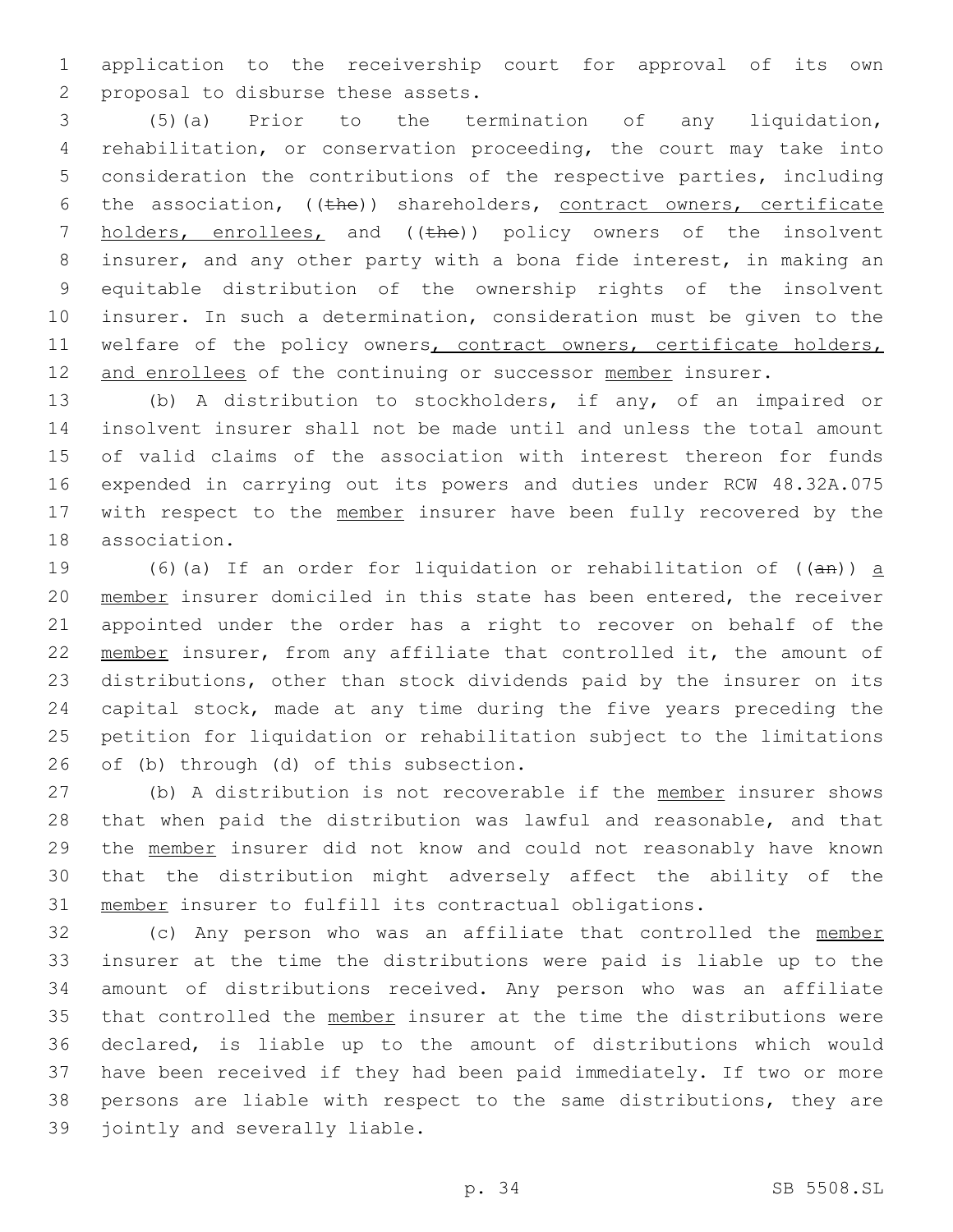(d) The maximum amount recoverable under this subsection is the amount needed in excess of all other available assets of the insolvent insurer to pay the contractual obligations of the insolvent insurer.4

 (e) If any person liable under (c) of this subsection is insolvent, all its affiliates that controlled it at the time the distribution was paid are jointly and severally liable for any resulting deficiency in the amount recovered from the insolvent 9 affiliate.

 **Sec. 11.** RCW 48.32A.175 and 2001 c 50 s 18 are each amended to read as follows:11

 All proceedings in which the insolvent insurer is a party in any 13 court in this state are stayed ((sixty)) one hundred eighty days from the date an order of liquidation, rehabilitation, or conservation is final to permit proper legal action by the association on any matters germane to its powers or duties. As to judgment under any decision, order, verdict, or finding based on default the association may apply to have such a judgment set aside by the same court that made such a judgment and must be permitted to defend against the suit on the 20 merits.

 **Sec. 12.** RCW 48.32A.185 and 2005 c 274 s 313 are each amended to 22 read as follows:

23 (1) No person, including ((an)) a member insurer, agent, or 24 affiliate of ((an)) a member insurer may make, publish, disseminate, circulate, or place before the public, or cause directly or indirectly, to be made, published, disseminated, circulated, or placed before the public, in any newspaper, magazine, or other publication, or in the form of a notice, circular, pamphlet, letter, or poster, or over any radio station or television station, or in any other way, any advertisement, announcement, or statement, written or oral, which uses the existence of the insurance guaranty association of this state for the purpose of sales, solicitation, or inducement 33 to purchase any form of insurance or other coverage covered by the Washington life and disability insurance guaranty association act. However, this section does not apply to the Washington life and disability insurance guaranty association or any other entity which 37 does not sell or solicit insurance or coverage by a health care service contractor or health maintenance organization.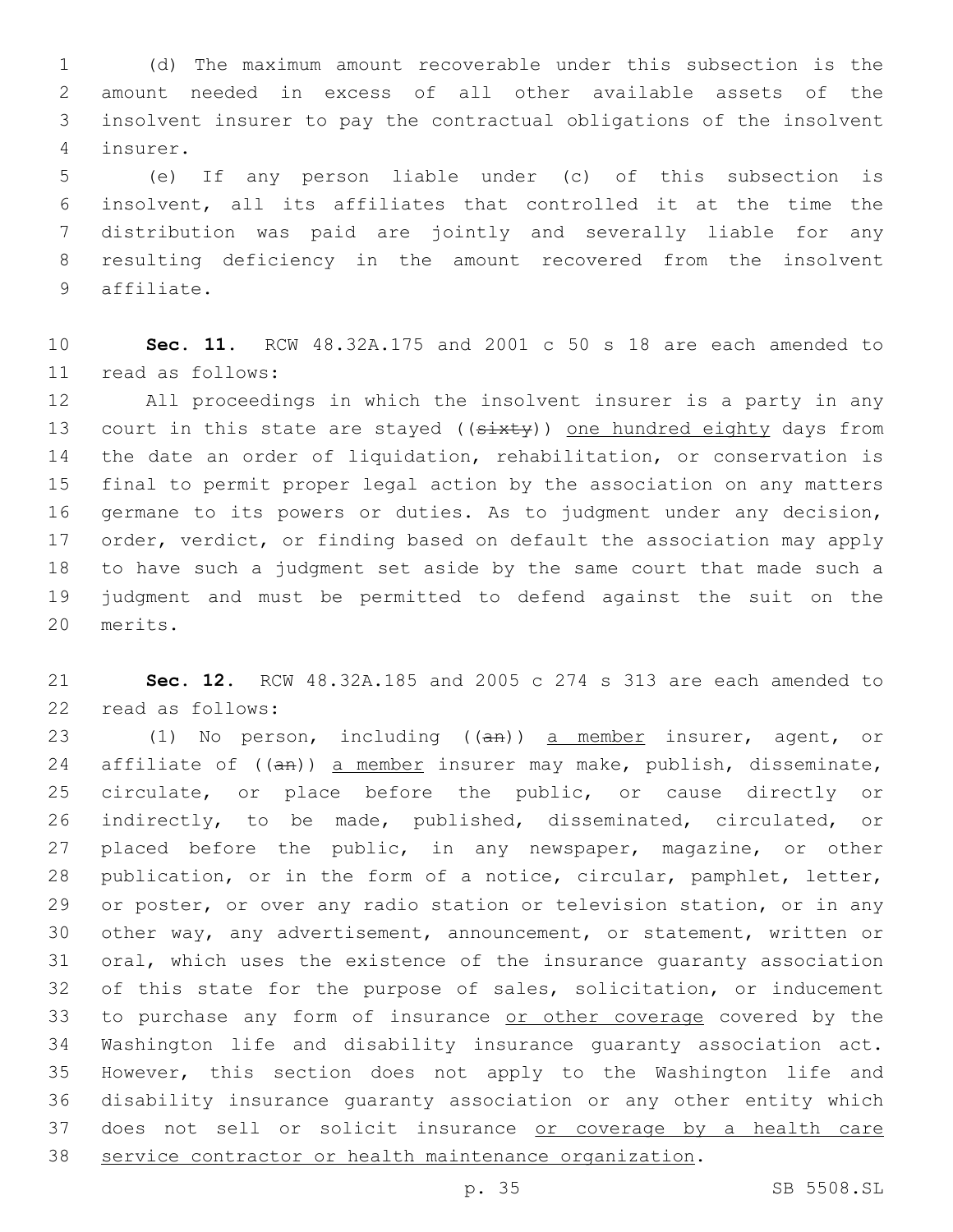1 (2) ((Within one hundred eighty days after July 22, 2001, the)) 2 The association shall prepare a summary document describing the 3 general purposes and current limitations of this chapter and 4 complying with subsection (3) of this section. This summary document 5 must be submitted to the commissioner for approval. The summary 6 document must also be available upon request by a policy owner 7 contract owner, certificate owner, or enrollee. The distribution, 8 delivery, contents, or interpretation of this document does not 9 quarantee that either the policy or the contract or the ((owner of 10 the policy or contract)) policy owner, contract owner, certificate 11 holder, or enrollee is covered in the event of the impairment or 12 insolvency of a member insurer. The ((description)) summary document 13 must be revised by the association as amendments to this chapter may 14 require. Failure to receive this document does not give the policy 15 owner, contract owner, certificate holder, enrollee, or insured any 16 greater rights than those stated in this chapter.

 (3) The summary document prepared under subsection (2) of this section must contain a clear and conspicuous disclaimer on its face. The commissioner shall establish the form and content of the 20 disclaimer. The disclaimer must:

21 (a) State the name and address of the life and disability 22 insurance guaranty association and insurance department;

23 (b) Prominently warn the ((policy or contract owner)) policy 24 owner, contract owner, certificate holder, or enrollee that the life 25 and disability insurance guaranty association may not cover the 26 policy or contract or, if coverage is available, it is subject to 27 substantial limitations and exclusions and conditioned on continued 28 residence in this state;

29 (c) State the types of policies or contracts for which quaranty 30 funds provide coverage;

31 (d) State that the member insurer and its agents are prohibited 32 by law from using the existence of the life and disability insurance 33 guaranty association for the purpose of sales, solicitation, or 34 inducement to purchase any form of insurance, health care service 35 contractor coverage, or health maintenance organization coverage;

36 (e) State that the policy  $(6 + e)$  owner, contract owner, 37 certificate holder, insured, or enrollee should not rely on coverage 38 under the life and disability insurance guaranty association when 39 selecting an insurer, health care service contractor, or health 40 maintenance organization;